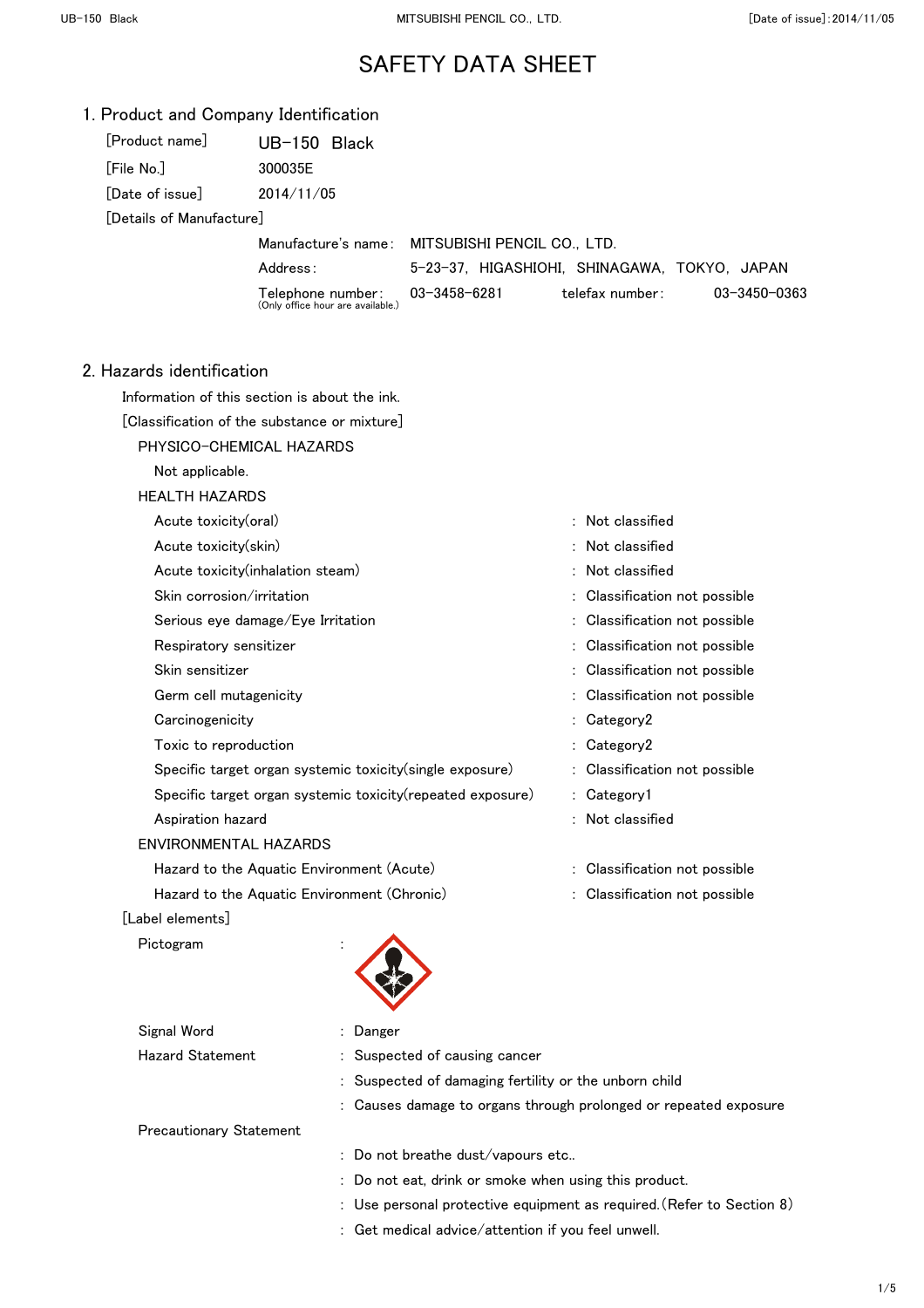UB-150 Black **MITSUBISHI PENCIL CO., LTD.** [Date of issue]:2014/11/05

|                 | $\therefore$ IF exposed or concerned: Get medical advice/attention. |  |
|-----------------|---------------------------------------------------------------------|--|
|                 | : Dispose in accordance with all current regulations and standards. |  |
| [Other hazards] | No information available.                                           |  |

## 3. Composition/information on ingredients

| [The chemical product is a substance or a mixture] |                 | Mixture                                     |  |
|----------------------------------------------------|-----------------|---------------------------------------------|--|
| [Chemical nature]<br>[Component parts]             |                 | Ink[Ink quantity of product :about $2.1g$ ] |  |
| Chemical name                                      | Cas No.         | Concentration range(wt%)                    |  |
| Water                                              | $7732 - 18 - 5$ | $50 - 80$                                   |  |
| Additive                                           | Trade secret    | $10 - 30$                                   |  |
| Carbon black                                       | 1333-86-4       | $\leq 10$                                   |  |
| Resin                                              | Trade secret    | $\leq 10$                                   |  |

### 4. First aid measures

| [Description of first aid measures]                                          |                                                                                                                                               |  |
|------------------------------------------------------------------------------|-----------------------------------------------------------------------------------------------------------------------------------------------|--|
| Eye contact                                                                  | : Flush eyes with plenty of water for at least 15 minutes.                                                                                    |  |
|                                                                              | : Take off the contact lens if possible                                                                                                       |  |
|                                                                              | : Consult medical advice depending on the symptoms.                                                                                           |  |
| Skin contact                                                                 | : Wash skin.                                                                                                                                  |  |
|                                                                              | : Consult medical advice depending on the symptoms.                                                                                           |  |
|                                                                              | : Thoroughly clean and dry contaminated clothing and shoes before reuse.                                                                      |  |
| Ingestion                                                                    | Rinse mouth, give plenty of water to dilute. No specific intervention is indicated<br>as compound is not likely to be hazardous by ingestion. |  |
|                                                                              | : Consult medical advice depending on the symptoms.                                                                                           |  |
| Inhalation                                                                   | : Due to its low vapor pressure inhalation is unlikely at room temperature.                                                                   |  |
|                                                                              | : If not feeling well, move to an area of fresh air and rest.                                                                                 |  |
|                                                                              | : Consult medical advice depending on the symptoms.                                                                                           |  |
| [Most important symptoms and effects, both acute and delayed]                |                                                                                                                                               |  |
| No information available.                                                    |                                                                                                                                               |  |
| [Indication of any immediate medical attention and special treatment needed] |                                                                                                                                               |  |

No information available.

| [Extinguishing media]                                   | Regular dry chemical, carbon dioxide, water, regular foam                                            |  |
|---------------------------------------------------------|------------------------------------------------------------------------------------------------------|--|
| [Special hazards arising from the substance or mixture] |                                                                                                      |  |
|                                                         | No further relevant information available.                                                           |  |
| [Advice for firefighters]                               | Stay upwind and keep out of low areas and avoid inhalation of material or<br>combustion by-products. |  |
|                                                         | Wear suitable protective equipment.                                                                  |  |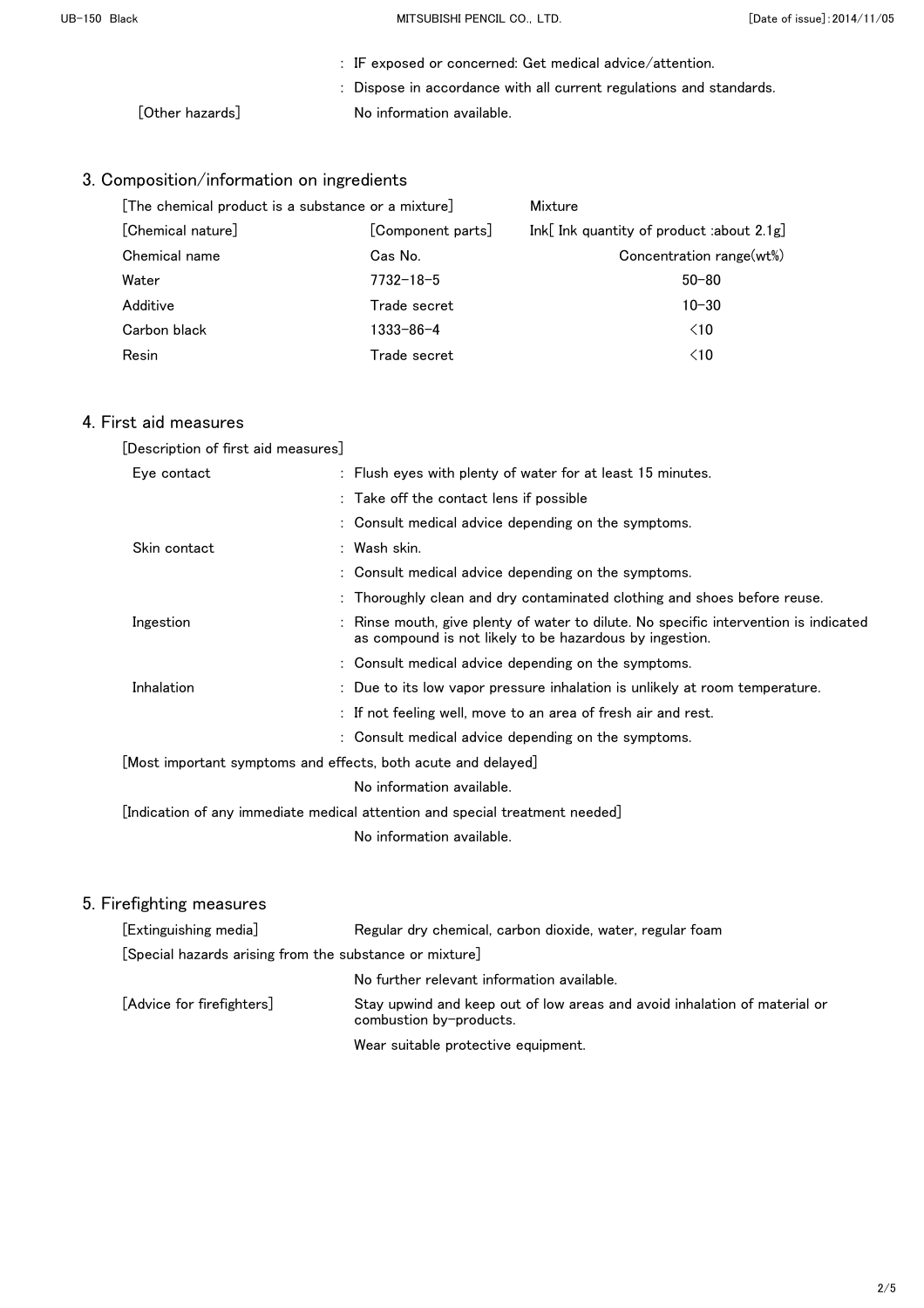|  | [Personal precautions, protective equipment and emergency procedures] |  |
|--|-----------------------------------------------------------------------|--|
|  |                                                                       |  |

|                                                                | Rope off the area to contain the leak and prohibit entrance except for<br>authorized persons.                 |
|----------------------------------------------------------------|---------------------------------------------------------------------------------------------------------------|
|                                                                | Wear appropriate protection gear.                                                                             |
|                                                                | Do not work in windward direction.                                                                            |
| [Environmental precautions]                                    | Collect leaked material in empty container after leading outflow to a safe area<br>containing earth and sand. |
|                                                                | Do not allow leaked material to pollute rivers, lakes, etc.                                                   |
| [Methods and material for containment and cleaning up]         |                                                                                                               |
|                                                                | Wipe off by dry cloth and wash with water.                                                                    |
|                                                                | Dispose of pollution or waste in accordance with national, state and local<br>regulations.                    |
| [Reference to other sections]                                  | No information available.                                                                                     |
| 7. Handling and storage<br>[Precautions for safe handling]     |                                                                                                               |
|                                                                | Do not lick or swallow the ink.                                                                               |
|                                                                | Avoid contact with skin and eyes.                                                                             |
|                                                                | Recap after use (if there is a cap), and keep out of the reach of infants.                                    |
|                                                                | Don't shake.                                                                                                  |
| [Conditions for safe storage, including any incompatibilities] |                                                                                                               |
|                                                                | Keep away from oxidizing materials, ignition sources, high temperature and<br>direct sunlight.                |
|                                                                | Recommended temperature : $0-40^{\circ}C$                                                                     |
| [Specific end use(s)]                                          | No information available.                                                                                     |

## 8. Exposure controls/personal protection

### [Control parameters]

| Chemical name          | OSHA | ACGIH           |
|------------------------|------|-----------------|
| Carbon black           |      | (TWA)3.5mg/m3   |
| [Exposure controls]    |      |                 |
| Protective equipment   |      | : Not required. |
| Respiratory protection |      | : Not required. |
| Hands protection       |      | : Not required. |
| Eye protection         |      | : Not required. |
| Skin protection        |      | : Not required. |
|                        |      |                 |

## 9. Physical and chemical properties

[Imformation on basic physical and chemical properties]

| Color         | : Black                                               |
|---------------|-------------------------------------------------------|
| State         | $:$ Liquid                                            |
| Odor          | $:$ slight odor                                       |
| рH            | $:$ about 8.5                                         |
| Boiling point | : No information available. [Water $100^{\circ}$ C]   |
| Melting point | $:$ No information available.                         |
| Flash point   | : No information available. [Additive $99^{\circ}C$ ] |
|               |                                                       |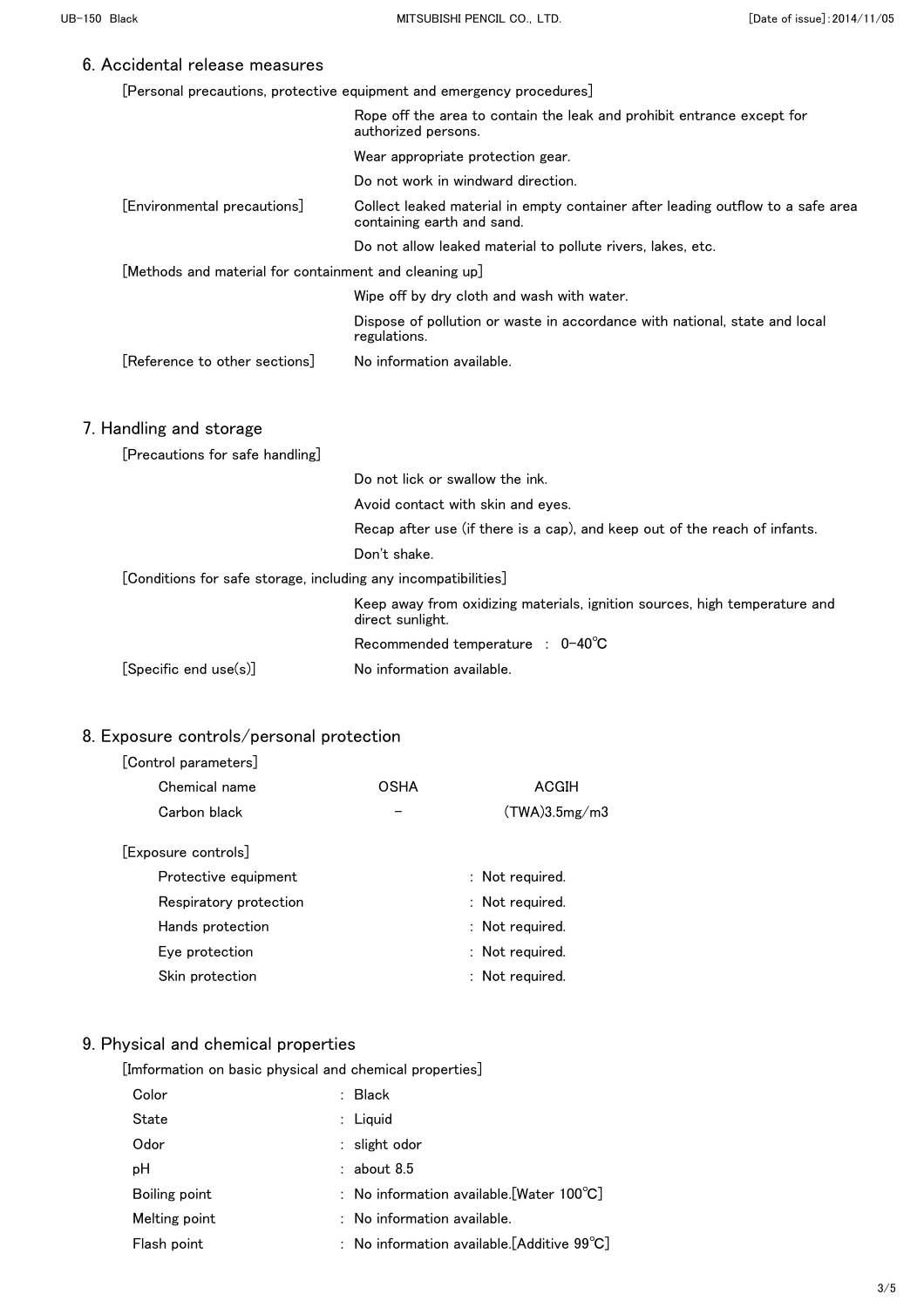UB-150 Black **MITSUBISHI PENCIL CO., LTD.** [Date of issue]:2014/11/05

| Autoignition temperature | : No information available. [Additive $365^{\circ}$ C] |
|--------------------------|--------------------------------------------------------|
| Explosion limits         | $:$ No information available.                          |
| Vapor density $(air=1)$  | $:$ No information available.                          |
| Density                  | $:$ about 1.1                                          |
| Solubility in water      | : No information available.                            |
| Evaporation rate         | : No information available.                            |
| Volatile                 | : >80%                                                 |
| [Other information]      | No information available.                              |

# 10. Stability and reactivity

| [Chemical stability]                 | This mixture is stable in normal temperature, a condition of the pressure. |  |
|--------------------------------------|----------------------------------------------------------------------------|--|
| [Reactivity]                         | No data available.                                                         |  |
| [Conditions to avoid]                | Avoid heat, flames, sparks and other sources of ignition.                  |  |
|                                      | Avoid direct sunlight and high temperature.                                |  |
| [Incompatible materials]             | No information available.                                                  |  |
| [Hazardous decomposition products]   | No information available.                                                  |  |
| [Possibility of hazardous reactions] | No information available.                                                  |  |

| [Information on toxicological effects] |                                  |
|----------------------------------------|----------------------------------|
| Acute toxicity(oral)                   |                                  |
| Not classified                         | $:$ >2000 mg/kg (estimate value) |
| Acute toxicity(skin)                   |                                  |
| Not classified                         | : >2000 mg/kg (estimate value)   |
| Acute toxicity(inhalation:vapours)     |                                  |
| Not classified                         | : >20 mg/L (estimate value)      |
| Skin corrosion/irritation              |                                  |
| No information available.              |                                  |
| Serious eye damage/Eye Irritation      |                                  |
| No information available.              |                                  |
| Respiratory sensitizer                 |                                  |
| No information available.              |                                  |
| Skin sensitizer                        |                                  |
| No information available.              |                                  |
| Germ cell mutagenicity                 |                                  |
| No information available.              |                                  |
| Carcinogenicity                        |                                  |
| Carbon black                           | : Category2                      |
| Toxic to reproduction                  |                                  |
| Additive                               | : Category2                      |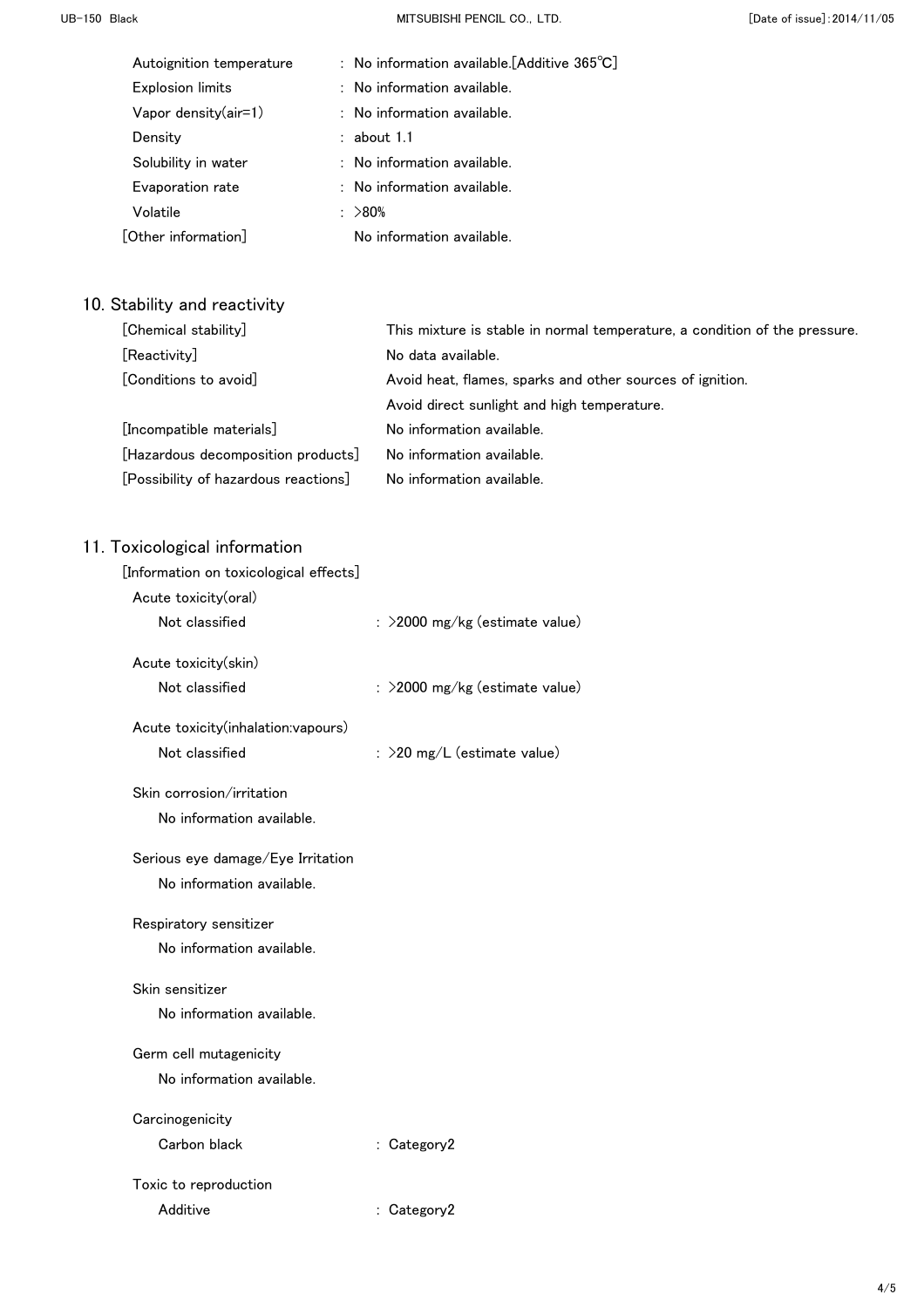Specific target organ systemic toxicity(single exposure)

No information available.

Specific target organ systemic toxicity(repeated exposure)

| Carbon black | : Category1 |
|--------------|-------------|
|              |             |

Additive : Category1

Aspiration hazard

No information available.

 Hazard to the Aquatic Environment (Acute) No information available.

### Hazard to the Aquatic Environment (Chronic) No information available.

#### 12. Ecological information

No information available.

#### 13. Disposal considerations

[Waste treatment methods]

 Dispose in accordance with all current regulations and standards. Do not allow it to flow into the drainages with waste fluid.

#### 14. Transport information

| [Environmental hazards]      | No information available.                                                                                                                    |
|------------------------------|----------------------------------------------------------------------------------------------------------------------------------------------|
| [HS Code]                    | 960810                                                                                                                                       |
| Special precautions for user | Check the container for any leakage. Load a cargo without a dropping or<br>incurring damage, and take causion against collapse of container. |

#### 15. Regulatory information

TSCA : Listed on the TSCA inventory or polymer substance.

[Chemical safety assessment] Ink or lead are manufactured in accordance with ISO 8124-3 "Safety of Toys - Part 3"

- ・ The information is based on our present knowledge at the date of its publication, and designed only as a guidance for safe handling, use, processing, storage, transportation, disposal and release.
- ・ This shall not constitute a guarantee for any specific product features and shall not establish a legally valid contractual relationship.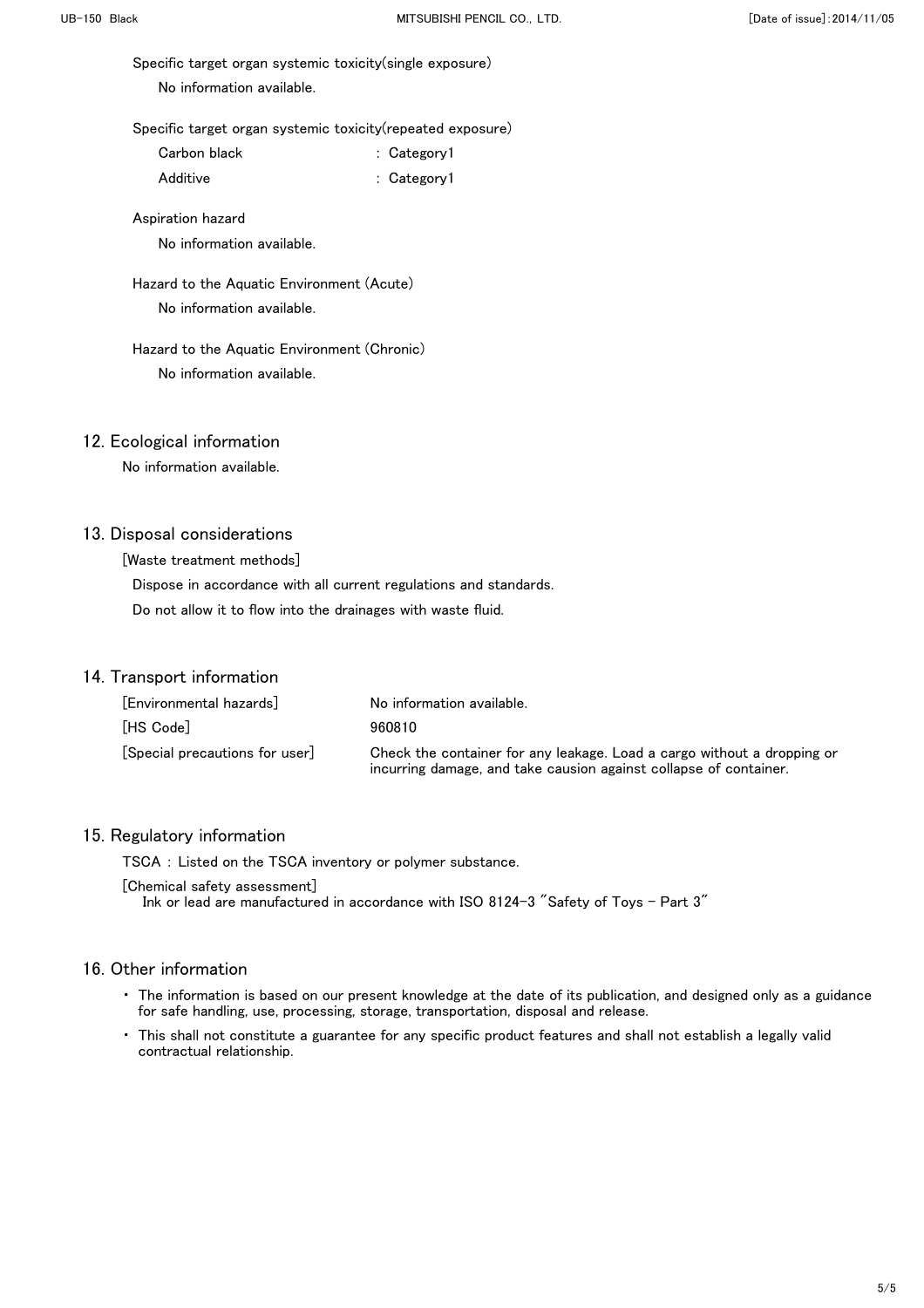|  |  |  |  | 1. Product and Company Identification |
|--|--|--|--|---------------------------------------|
|--|--|--|--|---------------------------------------|

| [Product name]                   | UB-150 Red |  |  |
|----------------------------------|------------|--|--|
| [File No.]                       | 300037F    |  |  |
| $\left[$ Date of issue $\right]$ | 2014/11/05 |  |  |

[Details of Manufacture]

Manufacture's name: MITSUBISHI PENCIL CO., LTD.

Address: 5-23-37, HIGASHIOHI, SHINAGAWA, TOKYO, JAPAN

- Telephone number: (Only office hour are available.)
	-

## 03-3458-6281 telefax number: 03-3450-0363

- 2. Hazards identification
	- Information of this section is about the ink.
	- [Classification of the substance or mixture]
		- PHYSICO-CHEMICAL HAZARDS
			- Not applicable.
		- HEALTH HAZARDS
		- Acute toxicity(oral) and the set of the set of the set of the set of the set of the set of the set of the set o Acute toxicity(skin)  $\qquad \qquad$  : Not classified Acute toxicity(inhalation steam) : Not classified Skin corrosion/irritation  $\blacksquare$ Serious eye damage/Eye Irritation : Classification not possible Respiratory sensitizer : Classification not possible Skin sensitizer : Classification not possible Germ cell mutagenicity  $\qquad \qquad$  : Classification not possible Carcinogenicity **Solution Carcinogenicity** and the contract of classification not possible Toxic to reproduction  $\overline{C}$  and  $\overline{C}$  category  $\overline{C}$  category  $\overline{C}$ Specific target organ systemic toxicity(single exposure) : Classification not possible Specific target organ systemic toxicity(repeated exposure) : Category1 Aspiration hazard is a set of the set of the set of the set of the set of the set of the set of the set of the set of the set of the set of the set of the set of the set of the set of the set of the set of the set of the s ENVIRONMENTAL HAZARDS Hazard to the Aquatic Environment (Acute) **120 Classification not possible** the state of the state of the state of the state of the state of the state of the state of the state of the state of the state of the state of the Hazard to the Aquatic Environment (Chronic) : Classification not possible

#### [Label elements]

Pictogram



| Signal Word                    | : Danger                                                         |
|--------------------------------|------------------------------------------------------------------|
| <b>Hazard Statement</b>        | : Suspected of damaging fertility or the unborn child            |
|                                | : Causes damage to organs through prolonged or repeated exposure |
| <b>Precautionary Statement</b> |                                                                  |
|                                | . . Die met koneetheid von Gregorius ette                        |

Do not breathe dust/vapours etc..

- : Do not eat, drink or smoke when using this product.
- : Use personal protective equipment as required.(Refer to Section 8)
- : Get medical advice/attention if you feel unwell.
- : IF exposed or concerned: Get medical advice/attention.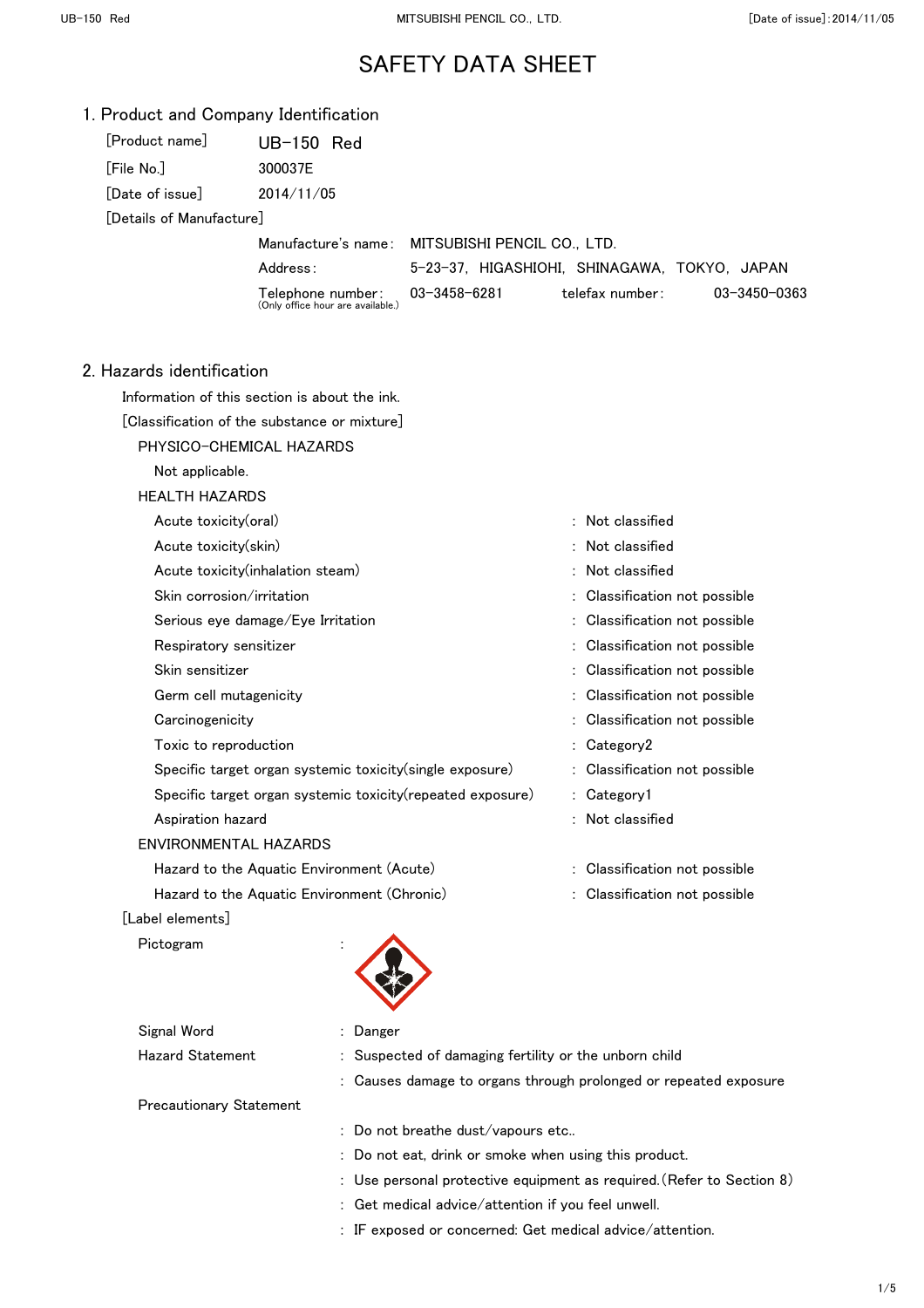: Dispose in accordance with all current regulations and standards. [Other hazards] No information available.

# 3. Composition/information on ingredients

| [The chemical product is a substance or a mixture] |                   | Mixture                                   |  |
|----------------------------------------------------|-------------------|-------------------------------------------|--|
| [Chemical nature]                                  | [Component parts] | Ink[ Ink quantity of product :about 2.1g] |  |
| Chemical name                                      | Cas No.           | Concentration range(wt%)                  |  |
| Water                                              | $7732 - 18 - 5$   | $50 - 80$                                 |  |
| Additive                                           | Trade secret      | $10 - 30$                                 |  |
| Coloring agent                                     | Trade secret      | $\leq 10$                                 |  |
| Resin                                              | Trade secret      | $\leq 10$                                 |  |

### 4. First aid measures

| [Description of first aid measures]                                             |                                                                                                                                               |
|---------------------------------------------------------------------------------|-----------------------------------------------------------------------------------------------------------------------------------------------|
| Eye contact                                                                     | : Flush eyes with plenty of water for at least 15 minutes.                                                                                    |
|                                                                                 | : Take off the contact lens if possible                                                                                                       |
|                                                                                 | : Consult medical advice depending on the symptoms.                                                                                           |
| Skin contact                                                                    | : Wash skin.                                                                                                                                  |
|                                                                                 | : Consult medical advice depending on the symptoms.                                                                                           |
|                                                                                 | : Thoroughly clean and dry contaminated clothing and shoes before reuse.                                                                      |
| Ingestion                                                                       | Rinse mouth, give plenty of water to dilute. No specific intervention is indicated<br>as compound is not likely to be hazardous by ingestion. |
|                                                                                 | : Consult medical advice depending on the symptoms.                                                                                           |
| Inhalation                                                                      | : Due to its low vapor pressure inhalation is unlikely at room temperature.                                                                   |
|                                                                                 | : If not feeling well, move to an area of fresh air and rest.                                                                                 |
|                                                                                 | : Consult medical advice depending on the symptoms.                                                                                           |
| $\lfloor$ Most important symptoms and effects, both acute and delayed $\rfloor$ |                                                                                                                                               |
|                                                                                 | No information available.                                                                                                                     |
|                                                                                 | [Indication of any immediate medical attention and special treatment needed] $\,$                                                             |
|                                                                                 | No information available.                                                                                                                     |
|                                                                                 |                                                                                                                                               |

| [Extinguishing media]                                   | Regular dry chemical, carbon dioxide, water, regular foam                                            |  |  |
|---------------------------------------------------------|------------------------------------------------------------------------------------------------------|--|--|
| [Special hazards arising from the substance or mixture] |                                                                                                      |  |  |
|                                                         | No further relevant information available.                                                           |  |  |
| [Advice for firefighters]                               | Stay upwind and keep out of low areas and avoid inhalation of material or<br>combustion by-products. |  |  |
|                                                         | Wear suitable protective equipment.                                                                  |  |  |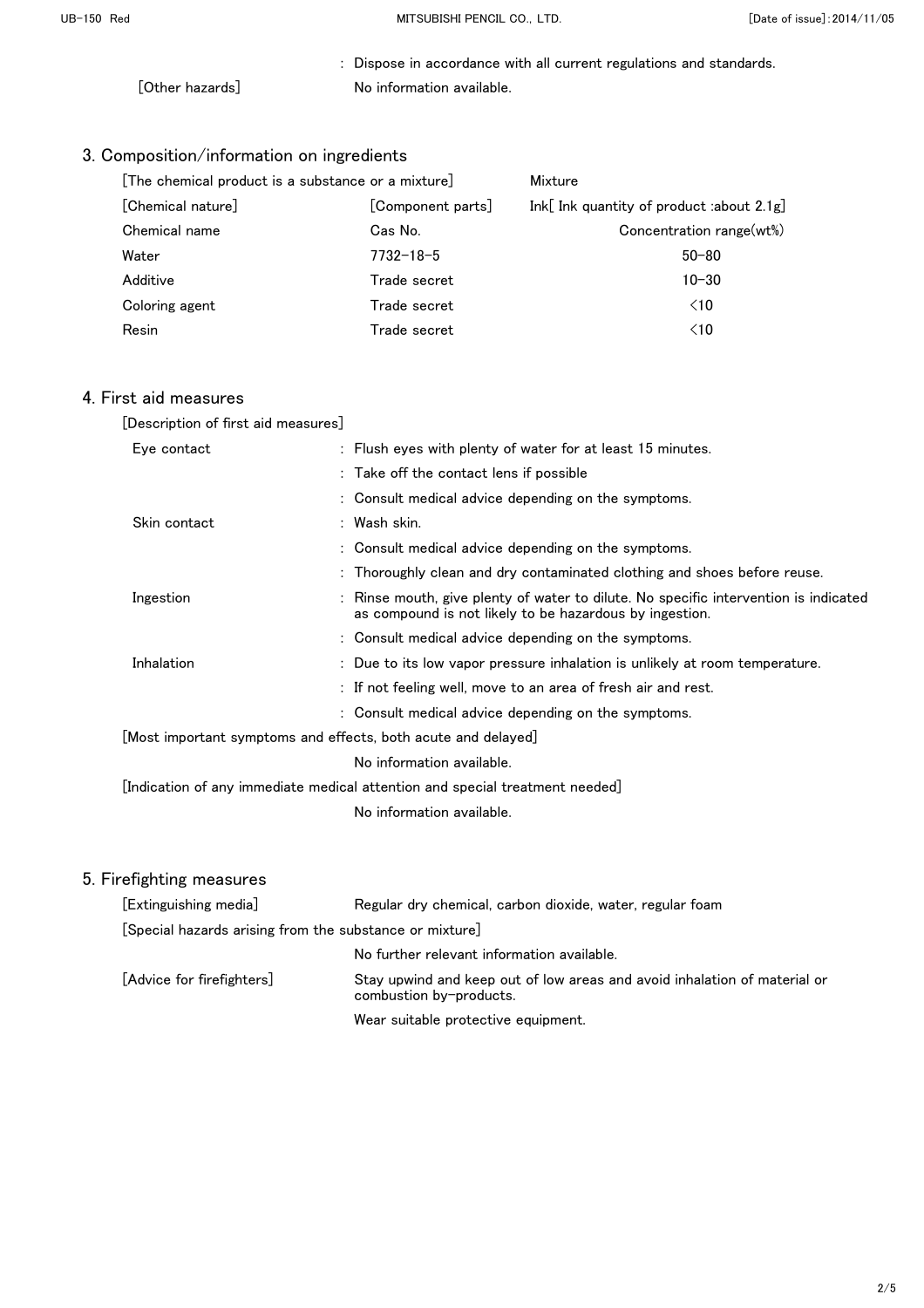| [Personal precautions, protective equipment and emergency procedures] |  |  |  |  |
|-----------------------------------------------------------------------|--|--|--|--|
|-----------------------------------------------------------------------|--|--|--|--|

|                                                                | Rope off the area to contain the leak and prohibit entrance except for<br>authorized persons.                 |
|----------------------------------------------------------------|---------------------------------------------------------------------------------------------------------------|
|                                                                | Wear appropriate protection gear.                                                                             |
|                                                                | Do not work in windward direction.                                                                            |
| [Environmental precautions]                                    | Collect leaked material in empty container after leading outflow to a safe area<br>containing earth and sand. |
|                                                                | Do not allow leaked material to pollute rivers, lakes, etc.                                                   |
| [Methods and material for containment and cleaning up]         |                                                                                                               |
|                                                                | Wipe off by dry cloth and wash with water.                                                                    |
|                                                                | Dispose of pollution or waste in accordance with national, state and local<br>regulations.                    |
| [Reference to other sections]                                  | No information available.                                                                                     |
|                                                                |                                                                                                               |
| 7. Handling and storage                                        |                                                                                                               |
| [Precautions for safe handling]                                |                                                                                                               |
|                                                                | Do not lick or swallow the ink.                                                                               |
|                                                                | Avoid contact with skin and eyes.                                                                             |
|                                                                | Recap after use (if there is a cap), and keep out of the reach of infants.                                    |
|                                                                | Don't shake.                                                                                                  |
| [Conditions for safe storage, including any incompatibilities] |                                                                                                               |
|                                                                | Keep away from oxidizing materials, ignition sources, high temperature and<br>direct sunlight.                |
|                                                                | Recommended temperature : $0-40^{\circ}C$                                                                     |
| [Specific end use(s)]                                          | No information available.                                                                                     |

## 8. Exposure controls/personal protection

| [Exposure controls] |  |
|---------------------|--|
|---------------------|--|

| Protective equipment   | : Not required. |
|------------------------|-----------------|
| Respiratory protection | : Not required. |
| Hands protection       | : Not required. |
| Eye protection         | : Not required. |
| Skin protection        | : Not required. |
|                        |                 |

# 9. Physical and chemical properties

[Imformation on basic physical and chemical properties]

| Color                    | $:$ Red                                                      |
|--------------------------|--------------------------------------------------------------|
| State                    | $:$ Liquid                                                   |
| Odor                     | : slight odor                                                |
| рH                       | $:$ about 8.5                                                |
| Boiling point            | : No information available.[Water 100°C]                     |
| Melting point            | $:$ No information available.                                |
| Flash point              | : No information available.[Additive $99^{\circ}\text{C}$ ]  |
| Autoignition temperature | : No information available.[Additive $365^{\circ}\text{C}$ ] |
| <b>Explosion limits</b>  | : No information available.                                  |
| Vapor density(air=1)     | $:$ No information available.                                |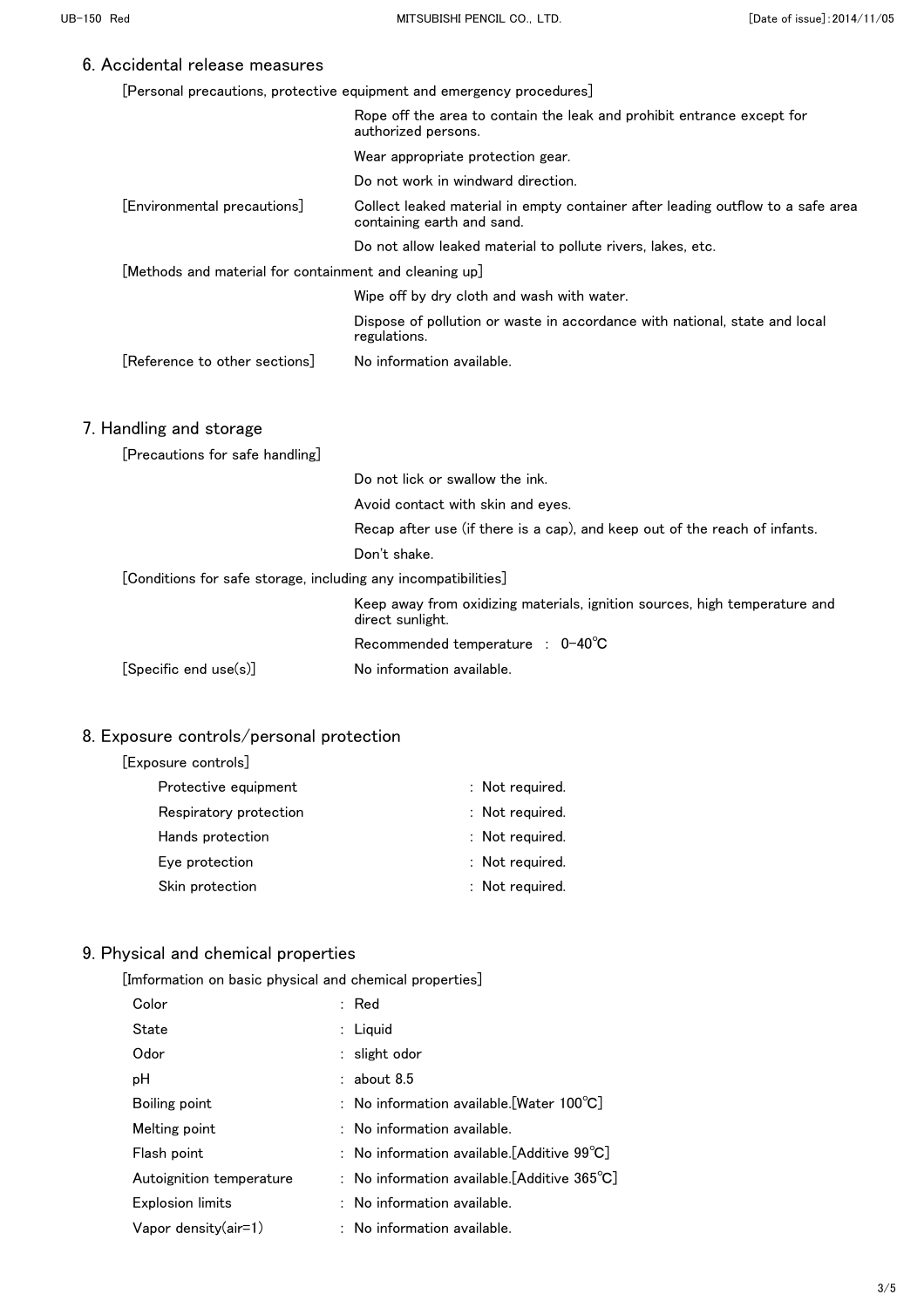UB-150 Red **MITSUBISHI PENCIL CO., LTD.** CO., LTD. CO., LTD. CO., LTD. CO., LTD. CO., LTD. CO., LTD. CO., LTD. CO., LTD. CO., LTD. CO., LTD. CO., LTD. CO., LTD. CO., LTD. CO., LTD. CO., LTD. CO., LTD. CO., LTD. CO., LTD. C

| Density             | about 1.1                              |
|---------------------|----------------------------------------|
| Solubility in water | : No information available.            |
| Evaporation rate    | $\therefore$ No information available. |
| Volatile            | : $>80\%$                              |
| [Other information] | No information available.              |

# 10. Stability and reactivity

| [Chemical stability]                 | This mixture is stable in normal temperature, a condition of the pressure. |
|--------------------------------------|----------------------------------------------------------------------------|
| [Reactivity]                         | No data available.                                                         |
| [Conditions to avoid]                | Avoid heat, flames, sparks and other sources of ignition.                  |
|                                      | Avoid direct sunlight and high temperature.                                |
| [Incompatible materials]             | No information available.                                                  |
| [Hazardous decomposition products]   | No information available.                                                  |
| [Possibility of hazardous reactions] | No information available.                                                  |

| [Information on toxicological effects]                   |                                |
|----------------------------------------------------------|--------------------------------|
| Acute toxicity(oral)                                     |                                |
| Not classified                                           | : >2000 mg/kg (estimate value) |
| Acute toxicity(skin)                                     |                                |
| Not classified                                           | : >2000 mg/kg (estimate value) |
| Acute toxicity(inhalation:vapours)                       |                                |
| Not classified                                           | : >20 mg/L (estimate value)    |
| Skin corrosion/irritation                                |                                |
| No information available.                                |                                |
| Serious eye damage/Eye Irritation                        |                                |
| No information available.                                |                                |
| Respiratory sensitizer                                   |                                |
| No information available.                                |                                |
| Skin sensitizer                                          |                                |
| No information available.                                |                                |
| Germ cell mutagenicity                                   |                                |
| No information available.                                |                                |
| Carcinogenicity                                          |                                |
| No information available.                                |                                |
| Toxic to reproduction                                    |                                |
| Additive                                                 | : $Categorical$                |
| Specific target organ systemic toxicity(single exposure) |                                |
| No information available.                                |                                |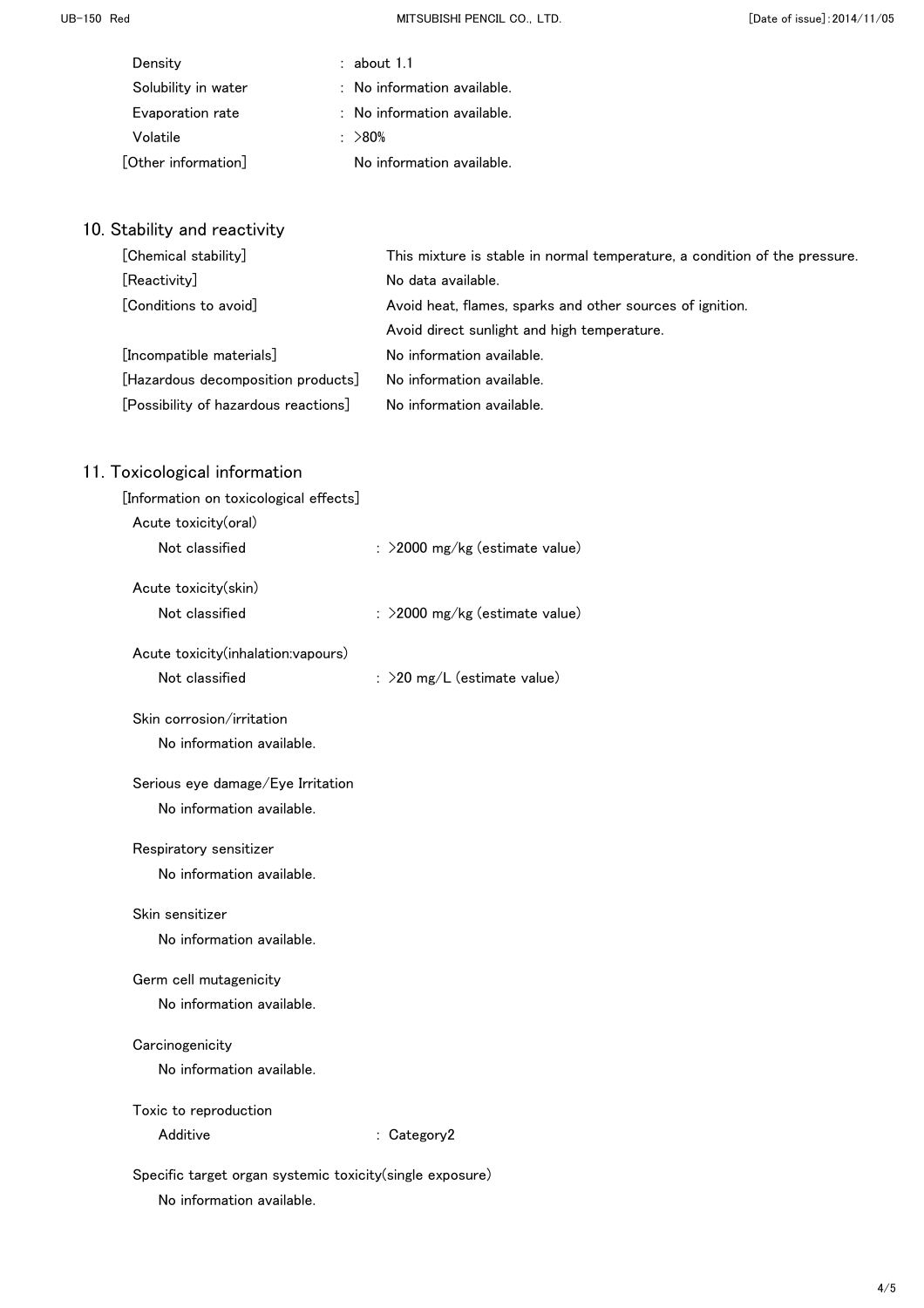Specific target organ systemic toxicity(repeated exposure)

Additive : Category1

 Aspiration hazard No information available.

 Hazard to the Aquatic Environment (Acute) No information available.

 Hazard to the Aquatic Environment (Chronic) No information available.

#### 12. Ecological information

No information available.

#### 13. Disposal considerations

[Waste treatment methods]

Dispose in accordance with all current regulations and standards.

Do not allow it to flow into the drainages with waste fluid.

### 14. Transport information

| [Environmental hazards]      | No information available.                                                                                                                    |
|------------------------------|----------------------------------------------------------------------------------------------------------------------------------------------|
| [HS Code]                    | 960810                                                                                                                                       |
| Special precautions for user | Check the container for any leakage. Load a cargo without a dropping or<br>incurring damage, and take causion against collapse of container. |

#### 15. Regulatory information

TSCA : Listed on the TSCA inventory or polymer substance.

[Chemical safety assessment]

Ink or lead are manufactured in accordance with ISO 8124-3 "Safety of Toys - Part 3"

- ・ The information is based on our present knowledge at the date of its publication, and designed only as a guidance for safe handling, use, processing, storage, transportation, disposal and release.
- ・ This shall not constitute a guarantee for any specific product features and shall not establish a legally valid contractual relationship.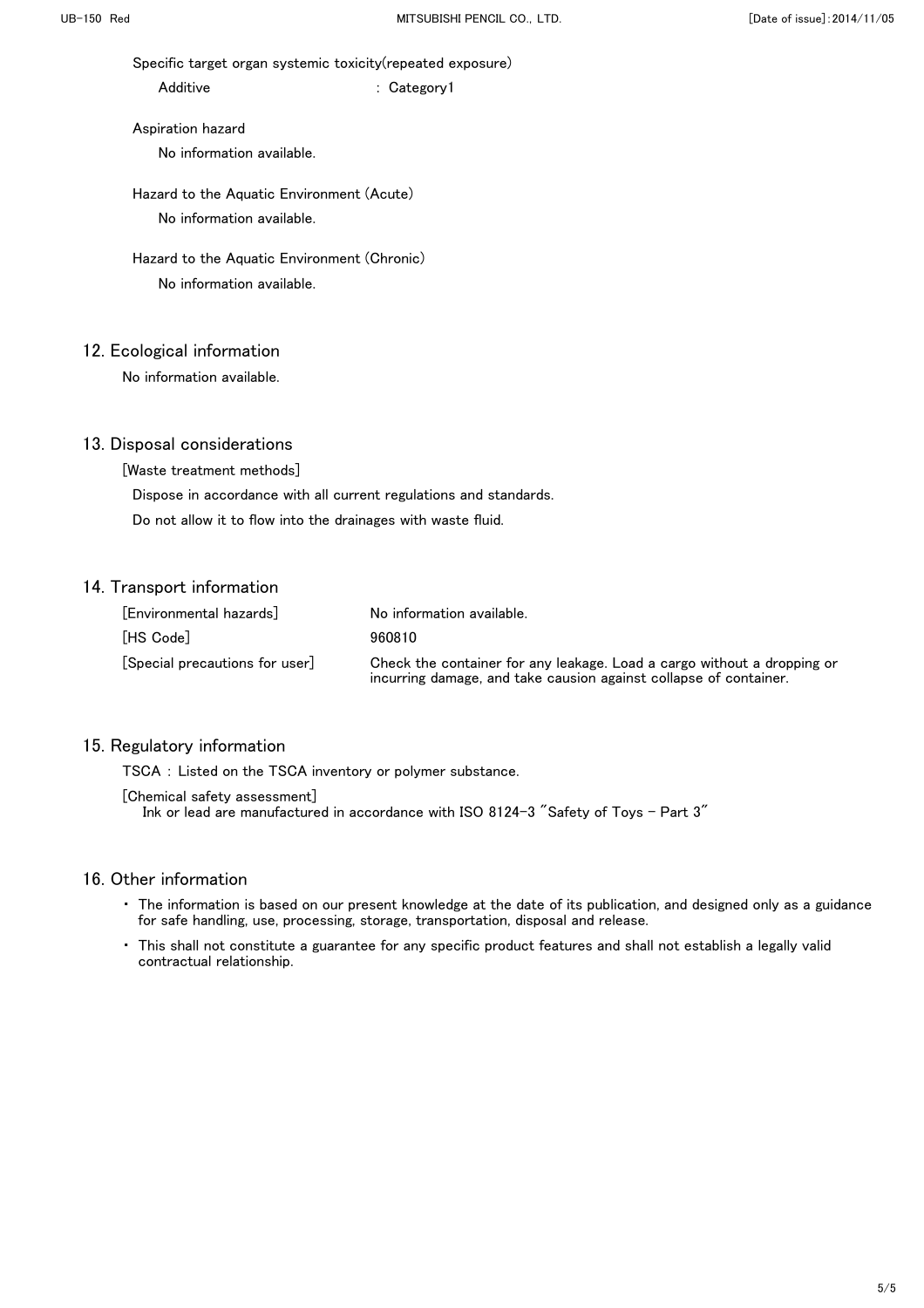| 1. Product and Company Identification |  |  |
|---------------------------------------|--|--|
|---------------------------------------|--|--|

| [Product name]            | $UB-150$ Blue |
|---------------------------|---------------|
| [File No.]                | 300036E       |
| [Date of issue]           | 2014/11/05    |
| En 1999 - A Marc Andrew T |               |

[Details of Manufacture]

Manufacture's name: MITSUBISHI PENCIL CO., LTD.

Address: 5-23-37, HIGASHIOHI, SHINAGAWA, TOKYO, JAPAN

Telephone number: (Only office hour are available.)

- 
- 

telefax number: 03-3450-0363

2. Hazards identification

Information of this section is about the ink.

[Classification of the substance or mixture]

PHYSICO-CHEMICAL HAZARDS

Not applicable.

HEALTH HAZARDS

| Acute toxicity(oral)                                        | : Not classified              |
|-------------------------------------------------------------|-------------------------------|
| Acute toxicity(skin)                                        | $:$ Not classified            |
| Acute toxicity (inhalation steam)                           | : Not classified              |
| Skin corrosion/irritation                                   | : Classification not possible |
| Serious eye damage/Eye Irritation                           | : Classification not possible |
| Respiratory sensitizer                                      | : Classification not possible |
| Skin sensitizer                                             | : Classification not possible |
| Germ cell mutagenicity                                      | : Classification not possible |
| Carcinogenicity                                             | : Classification not possible |
| Toxic to reproduction                                       | $:$ Category 2                |
| Specific target organ systemic toxicity (single exposure)   | : Classification not possible |
| Specific target organ systemic toxicity (repeated exposure) | : Category1                   |
| Aspiration hazard                                           | $:$ Not classified            |
| ENVIRONMENTAL HAZARDS                                       |                               |
| Hazard to the Aquatic Environment (Acute)                   | : Classification not possible |
| Hazard to the Aquatic Environment (Chronic)                 | : Classification not possible |

[Label elements]

Pictogram



| Signal Word                    | : Danger                                                         |
|--------------------------------|------------------------------------------------------------------|
| Hazard Statement               | : Suspected of damaging fertility or the unborn child            |
|                                | : Causes damage to organs through prolonged or repeated exposure |
| <b>Precautionary Statement</b> |                                                                  |

: Do not breathe dust/vapours etc..

- : Do not eat, drink or smoke when using this product.
- : Use personal protective equipment as required.(Refer to Section 8)
- : Get medical advice/attention if you feel unwell.
- : IF exposed or concerned: Get medical advice/attention.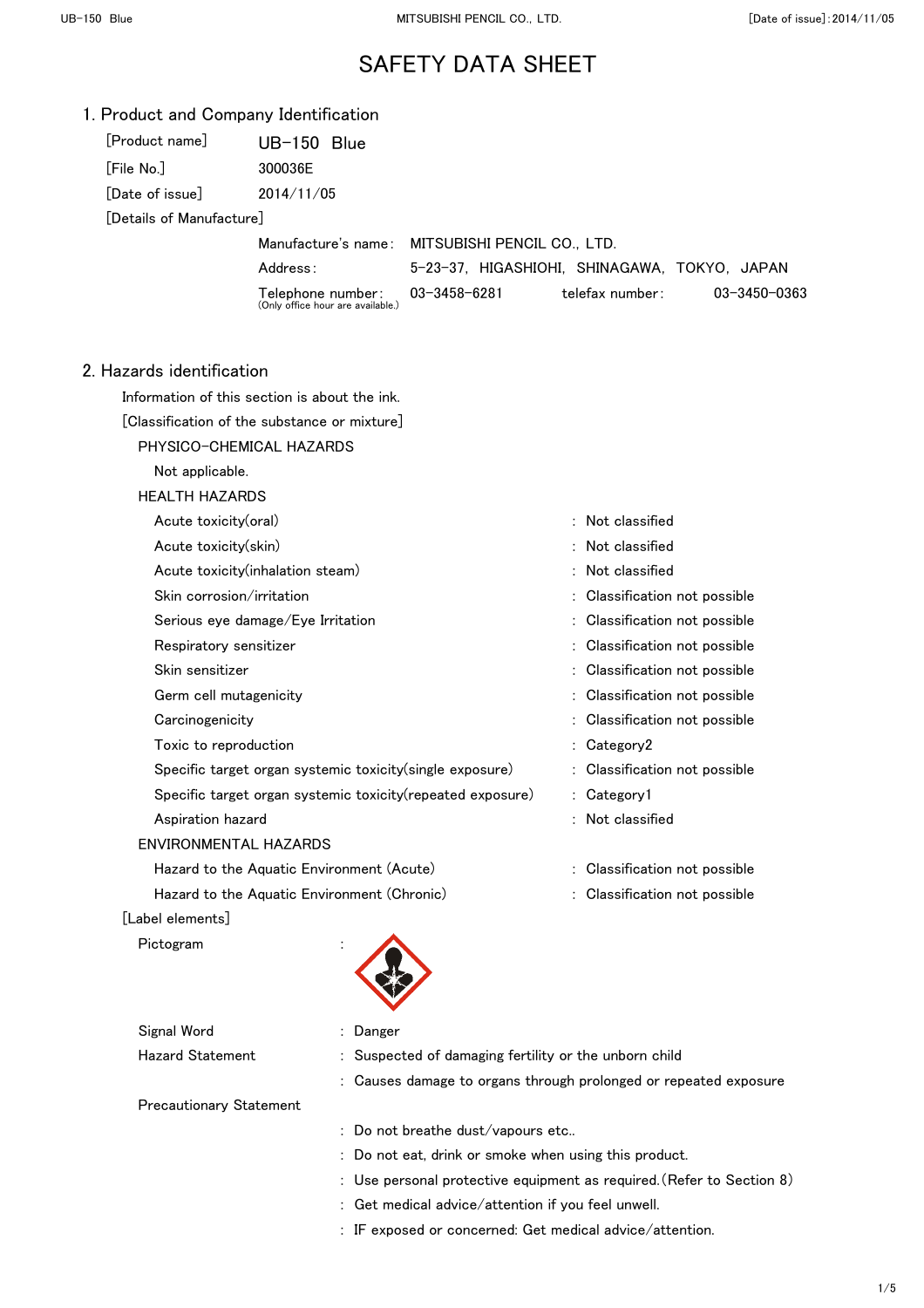: Dispose in accordance with all current regulations and standards. [Other hazards] No information available.

# 3. Composition/information on ingredients

| [The chemical product is a substance or a mixture] |                   | Mixture                                     |  |
|----------------------------------------------------|-------------------|---------------------------------------------|--|
| [Chemical nature]                                  | [Component parts] | Ink[Ink quantity of product :about $2.1g$ ] |  |
| Chemical name                                      | Cas No.           | Concentration range(wt%)                    |  |
| Water                                              | $7732 - 18 - 5$   | $50 - 80$                                   |  |
| Additive                                           | Trade secret      | $10 - 30$                                   |  |
| Coloring agent                                     | Trade secret      | $\leq 10$                                   |  |
| Resin                                              | Trade secret      | $\leq 10$                                   |  |

### 4. First aid measures

| [Description of first aid measures]                                             |                                                                                                                                               |
|---------------------------------------------------------------------------------|-----------------------------------------------------------------------------------------------------------------------------------------------|
| Eye contact                                                                     | : Flush eyes with plenty of water for at least 15 minutes.                                                                                    |
|                                                                                 | : Take off the contact lens if possible                                                                                                       |
|                                                                                 | : Consult medical advice depending on the symptoms.                                                                                           |
| Skin contact                                                                    | : Wash skin.                                                                                                                                  |
|                                                                                 | : Consult medical advice depending on the symptoms.                                                                                           |
|                                                                                 | : Thoroughly clean and dry contaminated clothing and shoes before reuse.                                                                      |
| Ingestion                                                                       | Rinse mouth, give plenty of water to dilute. No specific intervention is indicated<br>as compound is not likely to be hazardous by ingestion. |
|                                                                                 | : Consult medical advice depending on the symptoms.                                                                                           |
| Inhalation                                                                      | : Due to its low vapor pressure inhalation is unlikely at room temperature.                                                                   |
|                                                                                 | : If not feeling well, move to an area of fresh air and rest.                                                                                 |
|                                                                                 | : Consult medical advice depending on the symptoms.                                                                                           |
| $\lfloor$ Most important symptoms and effects, both acute and delayed $\rfloor$ |                                                                                                                                               |
|                                                                                 | No information available.                                                                                                                     |
|                                                                                 | [Indication of any immediate medical attention and special treatment needed] $\,$                                                             |
|                                                                                 | No information available.                                                                                                                     |
|                                                                                 |                                                                                                                                               |

| [Extinguishing media]                                   | Regular dry chemical, carbon dioxide, water, regular foam                                            |
|---------------------------------------------------------|------------------------------------------------------------------------------------------------------|
| [Special hazards arising from the substance or mixture] |                                                                                                      |
|                                                         | No further relevant information available.                                                           |
| [Advice for firefighters]                               | Stay upwind and keep out of low areas and avoid inhalation of material or<br>combustion by-products. |
|                                                         | Wear suitable protective equipment.                                                                  |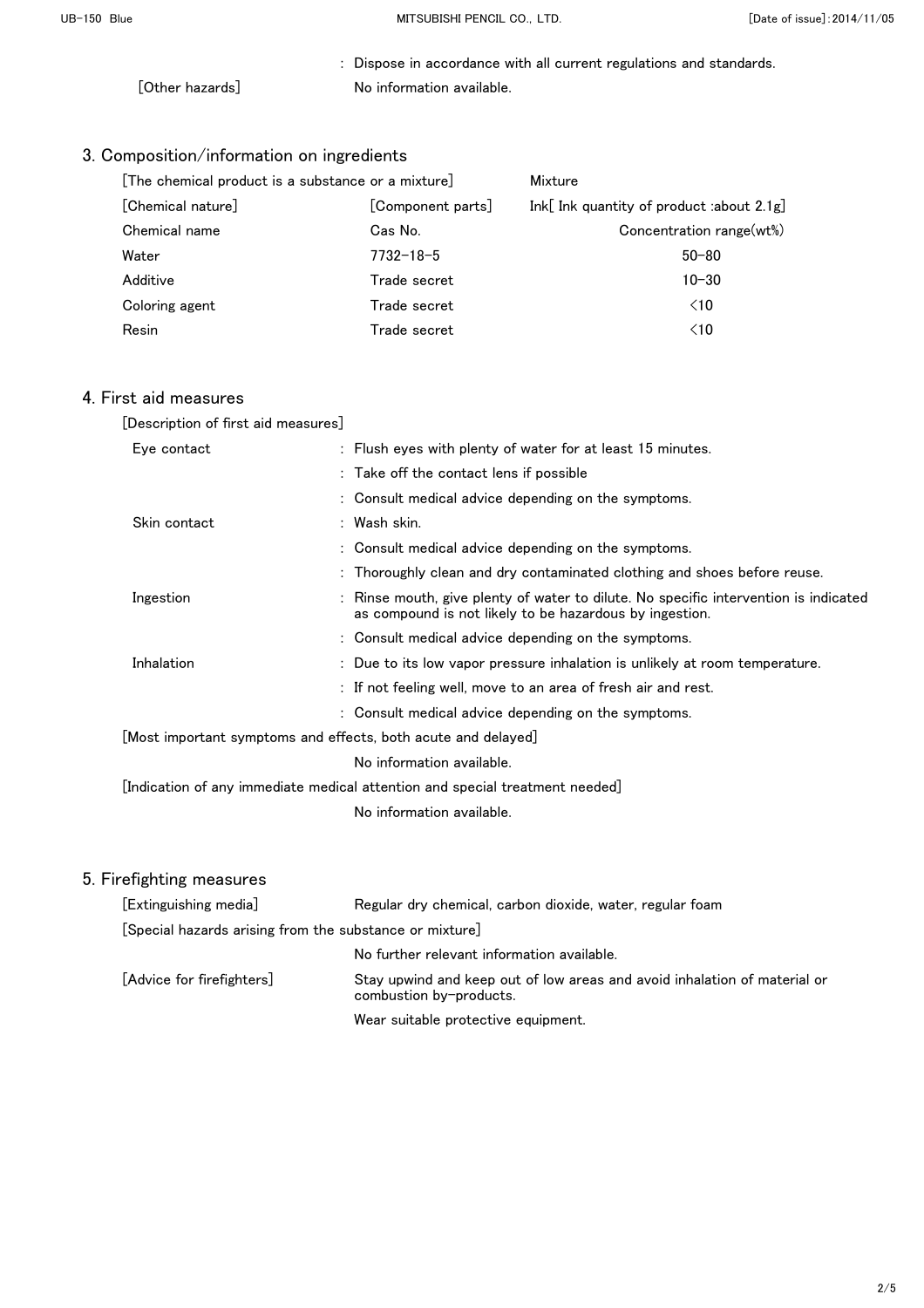| [Personal precautions, protective equipment and emergency procedures] |  |  |  |  |
|-----------------------------------------------------------------------|--|--|--|--|
|-----------------------------------------------------------------------|--|--|--|--|

|                                                                | Rope off the area to contain the leak and prohibit entrance except for<br>authorized persons.                 |
|----------------------------------------------------------------|---------------------------------------------------------------------------------------------------------------|
|                                                                | Wear appropriate protection gear.                                                                             |
|                                                                | Do not work in windward direction.                                                                            |
| [Environmental precautions]                                    | Collect leaked material in empty container after leading outflow to a safe area<br>containing earth and sand. |
|                                                                | Do not allow leaked material to pollute rivers, lakes, etc.                                                   |
| [Methods and material for containment and cleaning up]         |                                                                                                               |
|                                                                | Wipe off by dry cloth and wash with water.                                                                    |
|                                                                | Dispose of pollution or waste in accordance with national, state and local<br>regulations.                    |
| Reference to other sections                                    | No information available.                                                                                     |
|                                                                |                                                                                                               |
| 7. Handling and storage                                        |                                                                                                               |
| [Precautions for safe handling]                                |                                                                                                               |
|                                                                | Do not lick or swallow the ink.                                                                               |
|                                                                | Avoid contact with skin and eyes.                                                                             |
|                                                                | Recap after use (if there is a cap), and keep out of the reach of infants.                                    |
|                                                                | Don't shake.                                                                                                  |
| [Conditions for safe storage, including any incompatibilities] |                                                                                                               |
|                                                                | Keep away from oxidizing materials, ignition sources, high temperature and<br>direct sunlight.                |
|                                                                | Recommended temperature : 0-40°C                                                                              |
| [Specific end use(s)]                                          | No information available.                                                                                     |
|                                                                |                                                                                                               |

## 8. Exposure controls/personal protection

| [Exposure controls] |  |
|---------------------|--|
|---------------------|--|

| Protective equipment   | : Not required. |
|------------------------|-----------------|
| Respiratory protection | : Not required. |
| Hands protection       | : Not required. |
| Eye protection         | : Not required. |
| Skin protection        | : Not required. |
|                        |                 |

# 9. Physical and chemical properties

[Imformation on basic physical and chemical properties]

| Color                    | : Blue                                                       |
|--------------------------|--------------------------------------------------------------|
| State                    | $:$ Liquid                                                   |
| Odor                     | $:$ slight odor                                              |
| рH                       | $:$ about 8.5                                                |
| Boiling point            | : No information available. [Water $100^{\circ}$ C]          |
| Melting point            | : No information available.                                  |
| Flash point              | : No information available.[Additive $99^{\circ}$ C]         |
| Autoignition temperature | : No information available.[Additive $365^{\circ}\text{C}$ ] |
| <b>Explosion limits</b>  | : No information available.                                  |
| Vapor density(air=1)     | : No information available.                                  |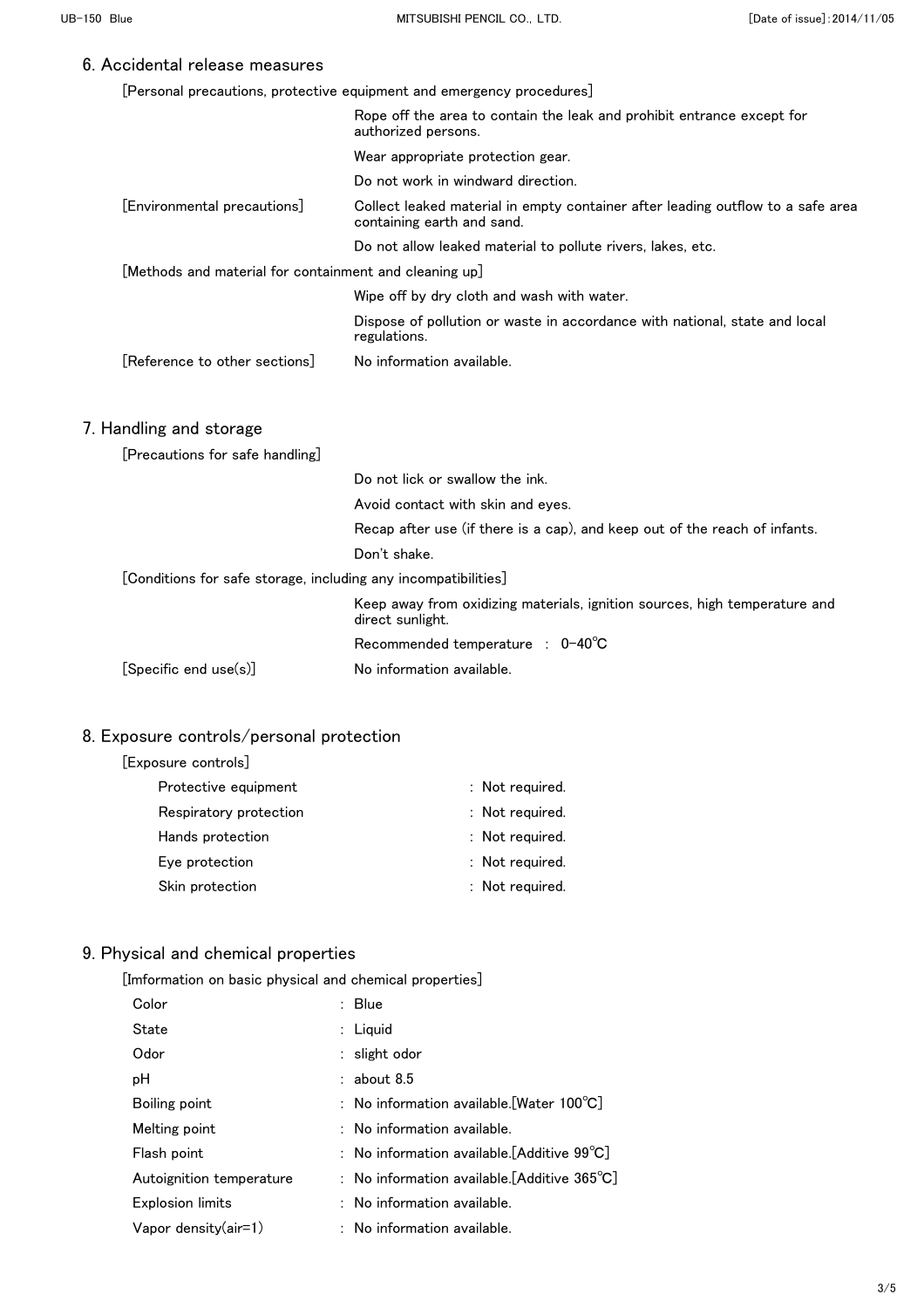UB-150 Blue **MITSUBISHI PENCIL CO., LTD.** CO., LTD. CO., LTD. CO., LTD. CO., LTD. CO., LTD. CO., LTD. CO., LTD. CO., LTD. CO., LTD. CO., LTD. CO., LTD. CO., LTD. CO., LTD. CO., LTD. CO., LTD. CO., LTD. CO., LTD. CO., LTD.

| Density             | about 1.1                              |
|---------------------|----------------------------------------|
| Solubility in water | : No information available.            |
| Evaporation rate    | $\therefore$ No information available. |
| Volatile            | : $>80\%$                              |
| [Other information] | No information available.              |

# 10. Stability and reactivity

| [Chemical stability]                 | This mixture is stable in normal temperature, a condition of the pressure. |
|--------------------------------------|----------------------------------------------------------------------------|
| [Reactivity]                         | No data available.                                                         |
| [Conditions to avoid]                | Avoid heat, flames, sparks and other sources of ignition.                  |
|                                      | Avoid direct sunlight and high temperature.                                |
| [Incompatible materials]             | No information available.                                                  |
| [Hazardous decomposition products]   | No information available.                                                  |
| [Possibility of hazardous reactions] | No information available.                                                  |

| [Information on toxicological effects]                    |                                |
|-----------------------------------------------------------|--------------------------------|
| Acute toxicity(oral)                                      |                                |
| Not classified                                            | : >2000 mg/kg (estimate value) |
| Acute toxicity(skin)                                      |                                |
| Not classified                                            | : >2000 mg/kg (estimate value) |
| Acute toxicity(inhalation:vapours)                        |                                |
| Not classified                                            | : >20 mg/L (estimate value)    |
| Skin corrosion/irritation                                 |                                |
| No information available.                                 |                                |
| Serious eye damage/Eye Irritation                         |                                |
| No information available.                                 |                                |
| Respiratory sensitizer                                    |                                |
| No information available.                                 |                                |
| Skin sensitizer                                           |                                |
| No information available.                                 |                                |
| Germ cell mutagenicity                                    |                                |
| No information available.                                 |                                |
| Carcinogenicity                                           |                                |
| No information available.                                 |                                |
| Toxic to reproduction                                     |                                |
| Additive                                                  | : Category2                    |
| Specific target organ systemic toxicity (single exposure) |                                |
| No information available.                                 |                                |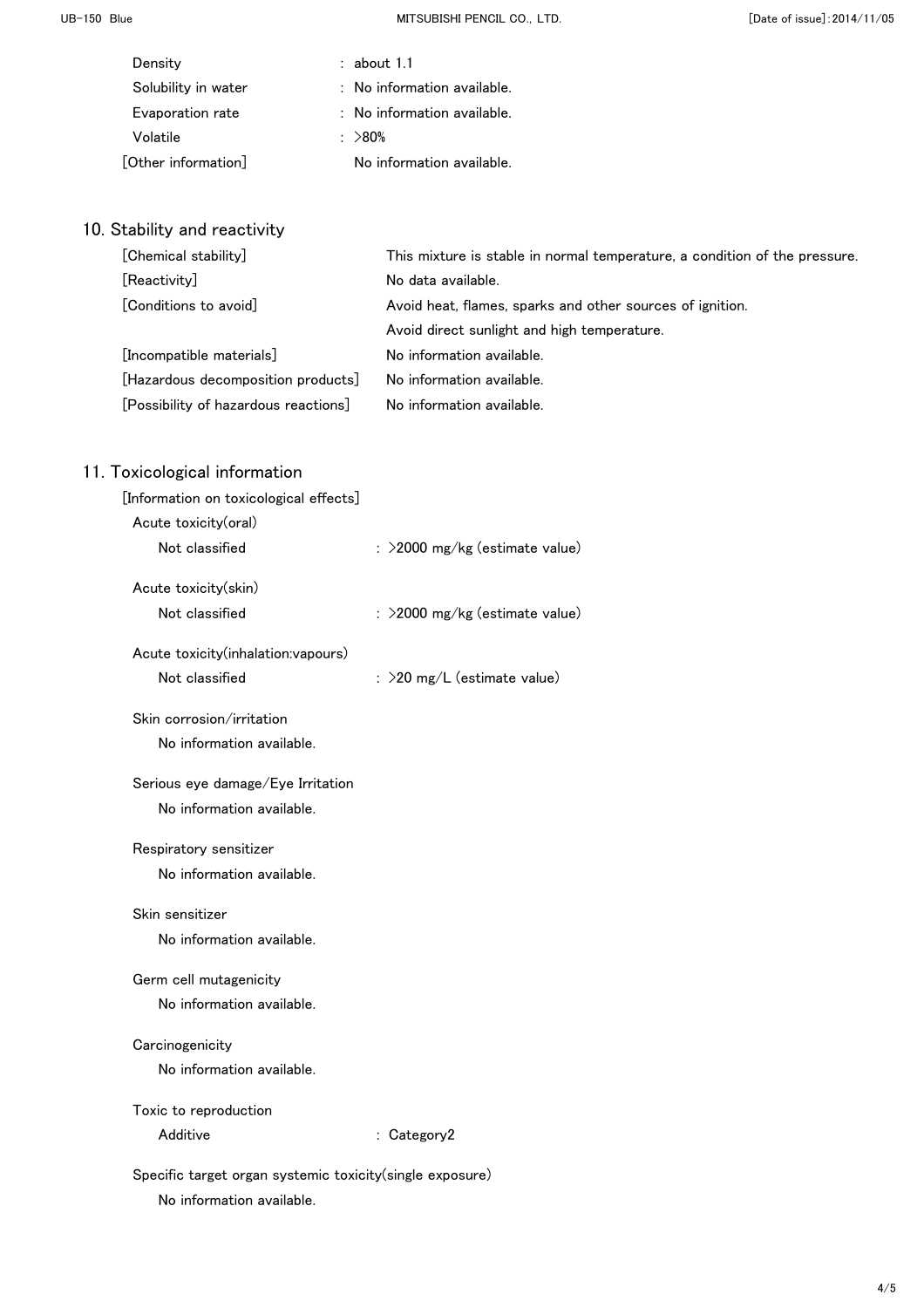Specific target organ systemic toxicity(repeated exposure)

Additive : Category1

 Aspiration hazard No information available.

 Hazard to the Aquatic Environment (Acute) No information available.

 Hazard to the Aquatic Environment (Chronic) No information available.

### 12. Ecological information

No information available.

### 13. Disposal considerations

[Waste treatment methods]

Dispose in accordance with all current regulations and standards.

Do not allow it to flow into the drainages with waste fluid.

### 14. Transport information

| [Environmental hazards]        | No information available.                                                                                                                    |
|--------------------------------|----------------------------------------------------------------------------------------------------------------------------------------------|
| [HS Code]                      | 960810                                                                                                                                       |
| [Special precautions for user] | Check the container for any leakage. Load a cargo without a dropping or<br>incurring damage, and take causion against collapse of container. |

#### 15. Regulatory information

TSCA : Listed on the TSCA inventory or polymer substance.

[Chemical safety assessment]

Ink or lead are manufactured in accordance with ISO 8124-3 "Safety of Toys - Part 3"

- ・ The information is based on our present knowledge at the date of its publication, and designed only as a guidance for safe handling, use, processing, storage, transportation, disposal and release.
- ・ This shall not constitute a guarantee for any specific product features and shall not establish a legally valid contractual relationship.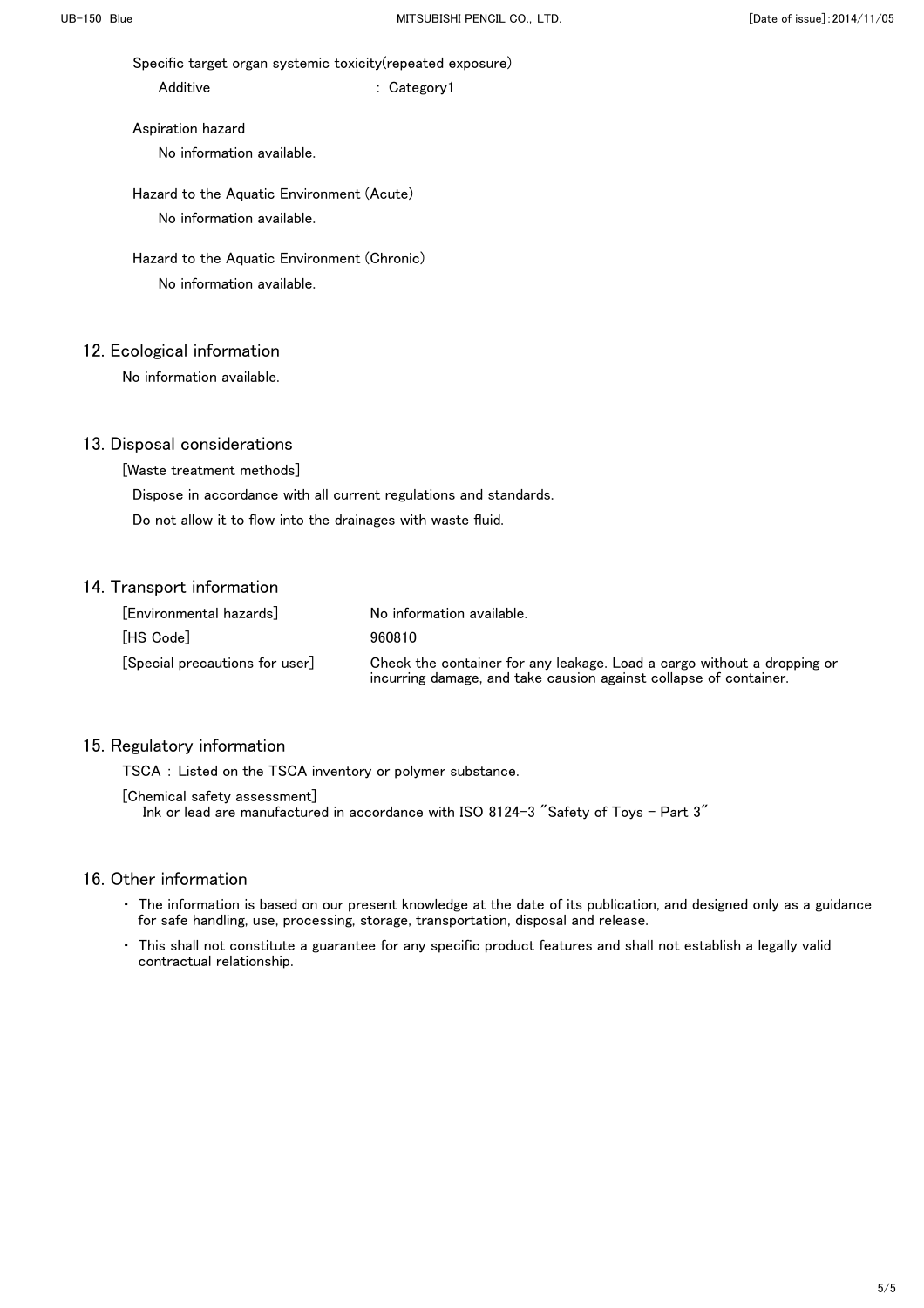|  |  |  |  | 1. Product and Company Identification |
|--|--|--|--|---------------------------------------|
|--|--|--|--|---------------------------------------|

| [Product name]           | $UB-150$ Green                                         |                                                 |                 |              |
|--------------------------|--------------------------------------------------------|-------------------------------------------------|-----------------|--------------|
| [File No.]               | 300079E                                                |                                                 |                 |              |
| [Date of issue]          | 2014/11/05                                             |                                                 |                 |              |
| [Details of Manufacture] |                                                        |                                                 |                 |              |
|                          |                                                        | Manufacture's name: MITSUBISHI PENCIL CO., LTD. |                 |              |
|                          | Address:                                               | 5-23-37. HIGASHIOHI, SHINAGAWA, TOKYO, JAPAN    |                 |              |
|                          | Telephone number:<br>(Only office hour are available.) | 03-3458-6281                                    | telefax number: | 03-3450-0363 |
|                          |                                                        |                                                 |                 |              |
| dazarde identification   |                                                        |                                                 |                 |              |

#### 2. Hazards identification

Information of this section is about the ink.

[Classification of the substance or mixture]

PHYSICO-CHEMICAL HAZARDS

Not applicable.

#### HEALTH HAZARDS

| Acute toxicity(oral)                                        | $:$ Not classified            |
|-------------------------------------------------------------|-------------------------------|
| Acute toxicity(skin)                                        | $:$ Not classified            |
| Acute toxicity (inhalation steam)                           | : Not classified              |
| Skin corrosion/irritation                                   | : Category3                   |
| Serious eye damage/Eye Irritation                           | : Not classified              |
| Respiratory sensitizer                                      | : Classification not possible |
| Skin sensitizer                                             | Category1                     |
| Germ cell mutagenicity                                      | : Classification not possible |
| Carcinogenicity                                             | : Classification not possible |
| Toxic to reproduction                                       | Classification not possible   |
| Specific target organ systemic toxicity (single exposure)   | : Classification not possible |
| Specific target organ systemic toxicity (repeated exposure) | : Classification not possible |
| Aspiration hazard                                           | : Classification not possible |
| ENVIRONMENTAL HAZARDS                                       |                               |
| Hazard to the Aquatic Environment (Acute)                   | Classification not possible   |
| Hazard to the Aquatic Environment (Chronic)                 | Classification not possible   |
|                                                             |                               |

### [Label elements]

Pictogram

| <b>PICTOgram</b>               | ٠                                     |
|--------------------------------|---------------------------------------|
| Signal Word                    | : Warning                             |
| <b>Hazard Statement</b>        | : Causes mild skin irritation         |
|                                | : May cause an allergic skin reaction |
| <b>Precautionary Statement</b> |                                       |
|                                |                                       |

: Do not breathe dust/vapours etc..

- : Wash contaminated clothing before reuse.
- : IF ON SKIN: Wash with plenty of soap and water.
- : If skin irritation occurs: Get medical advice/attention.
- : If skin irritation or rash ouuurs: Get medical advice/attention.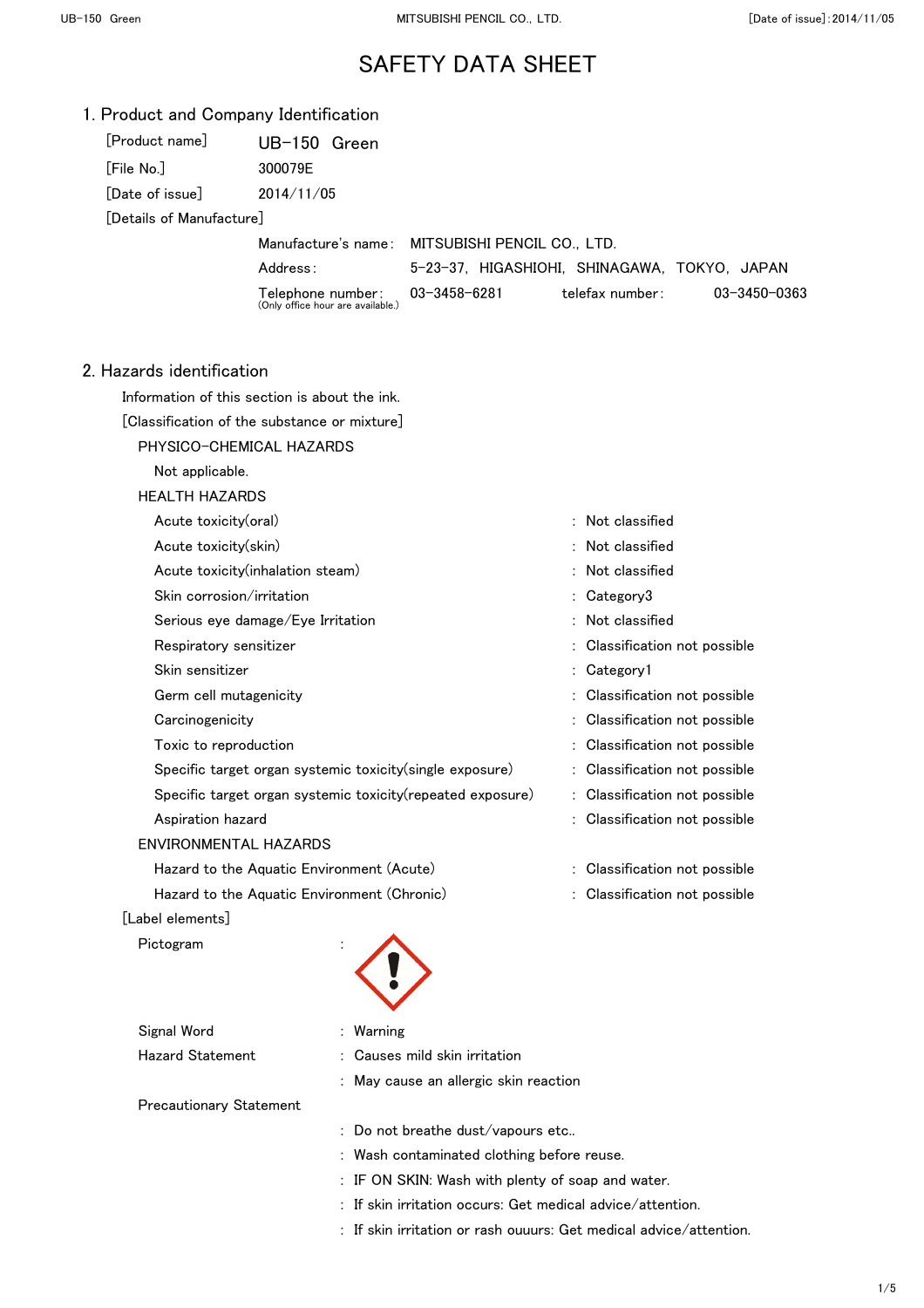: Dispose in accordance with all current regulations and standards. [Other hazards] No information available.

# 3. Composition/information on ingredients

| [The chemical product is a substance or a mixture] | Mixture           |                                             |
|----------------------------------------------------|-------------------|---------------------------------------------|
| [Chemical nature]                                  | [Component parts] | Ink[Ink quantity of product :about $2.1g$ ] |
| Chemical name                                      | Cas No.           | Concentration range(wt%)                    |
| Water                                              | $7732 - 18 - 5$   | $50 - 80$                                   |
| Glycerine                                          | $56 - 81 - 5$     | $10 - 30$                                   |
| Triethanolamine                                    | $102 - 71 - 6$    | $\leq 10$                                   |
| Additive                                           | Trade secret      | $\leq 10$                                   |
| Coloring agent                                     | Trade secret      | $\leq 10$                                   |
| Resin                                              | Trade secret      | $\leq 10$                                   |

### 4. First aid measures

| [Description of first aid measures] |  |  |
|-------------------------------------|--|--|
|                                     |  |  |

| Eye contact  | : Flush eyes with plenty of water for at least 15 minutes.                                                                                      |
|--------------|-------------------------------------------------------------------------------------------------------------------------------------------------|
|              | : Take off the contact lens if possible                                                                                                         |
|              | : Consult medical advice depending on the symptoms.                                                                                             |
| Skin contact | : Wash skin.                                                                                                                                    |
|              | : Consult medical advice depending on the symptoms.                                                                                             |
|              | : Thoroughly clean and dry contaminated clothing and shoes before reuse.                                                                        |
| Ingestion    | : Rinse mouth, give plenty of water to dilute. No specific intervention is indicated<br>as compound is not likely to be hazardous by ingestion. |
|              | : Consult medical advice depending on the symptoms.                                                                                             |
| Inhalation   | : Due to its low vapor pressure inhalation is unlikely at room temperature.                                                                     |
|              | : If not feeling well, move to an area of fresh air and rest.                                                                                   |
|              | : Consult medical advice depending on the symptoms.                                                                                             |
|              | [Most important symptoms and effects, both acute and delayed]                                                                                   |
|              | No information available.                                                                                                                       |
|              | [Indication of any immediate medical attention and special treatment $\mathsf{needed} $                                                         |
|              | No information available.                                                                                                                       |

| [Extinguishing media]                                   | Regular dry chemical, carbon dioxide, water, regular foam                                            |  |
|---------------------------------------------------------|------------------------------------------------------------------------------------------------------|--|
| [Special hazards arising from the substance or mixture] |                                                                                                      |  |
|                                                         | No further relevant information available.                                                           |  |
| [Advice for firefighters]                               | Stay upwind and keep out of low areas and avoid inhalation of material or<br>combustion by-products. |  |
|                                                         | Wear suitable protective equipment.                                                                  |  |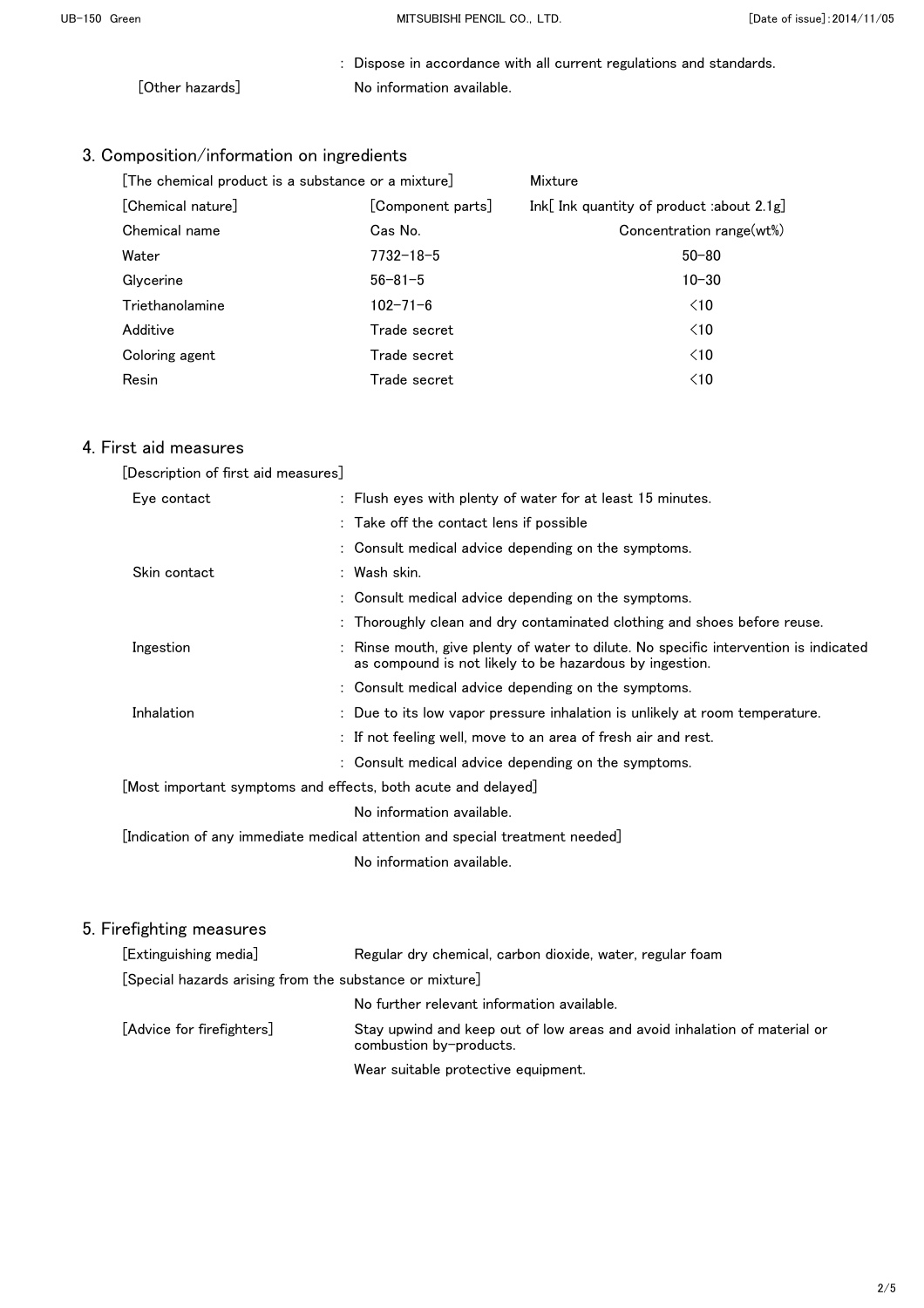|  |  | [Personal precautions, protective equipment and emergency procedures] |  |
|--|--|-----------------------------------------------------------------------|--|
|  |  |                                                                       |  |

|                                                                | Rope off the area to contain the leak and prohibit entrance except for<br>authorized persons.                 |
|----------------------------------------------------------------|---------------------------------------------------------------------------------------------------------------|
|                                                                | Wear appropriate protection gear.                                                                             |
|                                                                | Do not work in windward direction.                                                                            |
| [Environmental precautions]                                    | Collect leaked material in empty container after leading outflow to a safe area<br>containing earth and sand. |
|                                                                | Do not allow leaked material to pollute rivers, lakes, etc.                                                   |
| [Methods and material for containment and cleaning up]         |                                                                                                               |
|                                                                | Wipe off by dry cloth and wash with water.                                                                    |
|                                                                | Dispose of pollution or waste in accordance with national, state and local<br>regulations.                    |
| [Reference to other sections]                                  | No information available.                                                                                     |
| 7. Handling and storage                                        |                                                                                                               |
| [Precautions for safe handling]                                |                                                                                                               |
|                                                                | Do not lick or swallow the ink.                                                                               |
|                                                                | Avoid contact with skin and eyes.                                                                             |
|                                                                | Recap after use (if there is a cap), and keep out of the reach of infants.                                    |
|                                                                | Don't shake.                                                                                                  |
| [Conditions for safe storage, including any incompatibilities] |                                                                                                               |
|                                                                | Keep away from oxidizing materials, ignition sources, high temperature and<br>direct sunlight.                |
|                                                                | Recommended temperature : 0-40°C                                                                              |
| [Specific end use(s)]                                          | No information available.                                                                                     |

## 8. Exposure controls/personal protection

#### [Control parameters]

| Chemical name   | OSHA | ACGIH        |
|-----------------|------|--------------|
| Glycerine       |      | (TWA)10mg/m3 |
| Triethanolamine |      | (TWA)5mg/m3  |
| noouro controlo |      |              |

### [Exposure controls]

| Protective equipment   | : Not required. |
|------------------------|-----------------|
| Respiratory protection | : Not required. |
| Hands protection       | : Not required. |
| Eye protection         | : Not required. |
| Skin protection        | : Not required. |

# 9. Physical and chemical properties

|  |  | [Imformation on basic physical and chemical properties] |
|--|--|---------------------------------------------------------|
|  |  |                                                         |

| Color         | : Green                                             |
|---------------|-----------------------------------------------------|
| State         | $:$ Liquid                                          |
| Odor          | $:$ No information available.                       |
| рH            | $:$ about 8.8                                       |
| Boiling point | : No information available. [Water $100^{\circ}$ C] |
| Melting point | $:$ No information available.                       |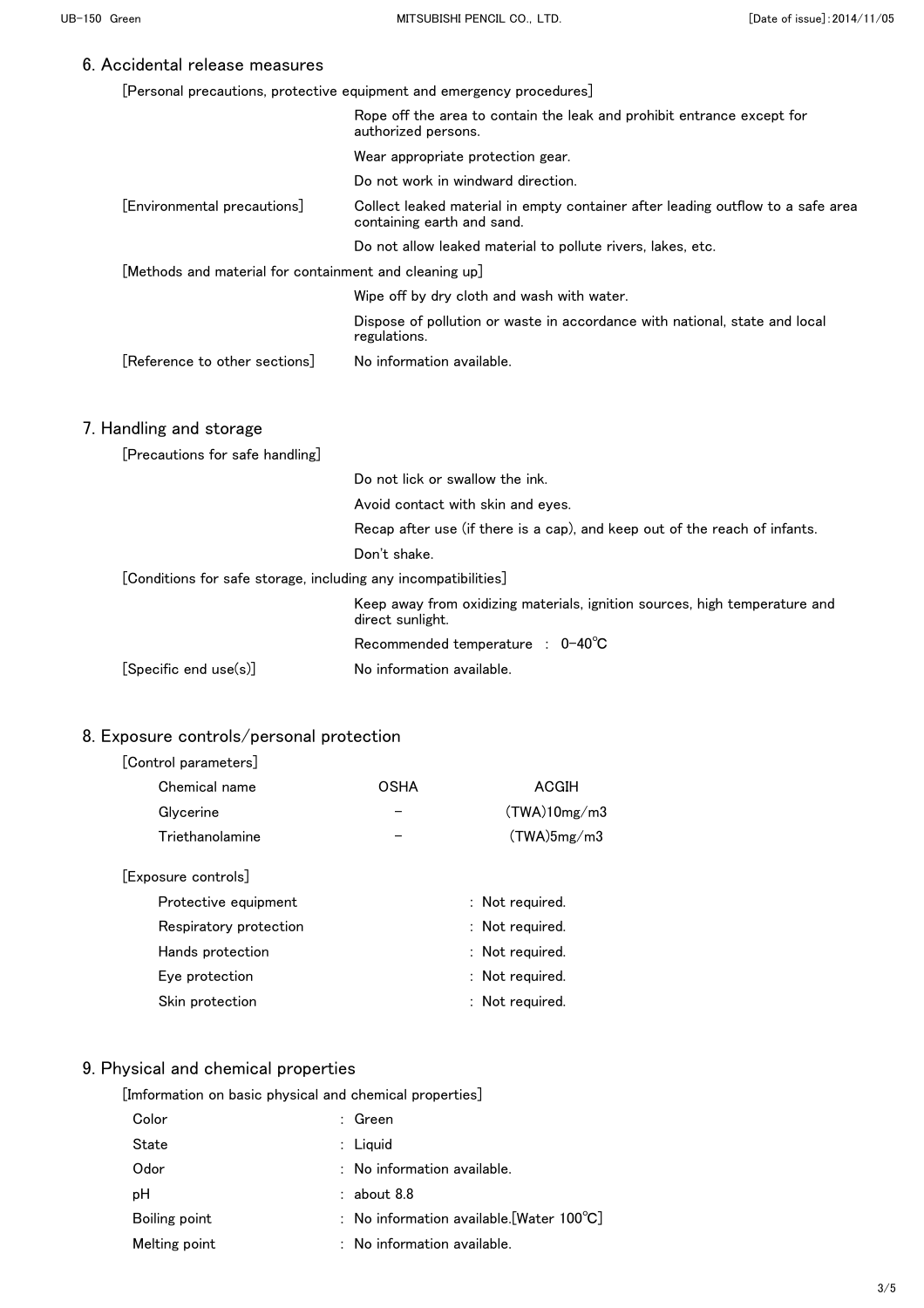UB-150 Green **MITSUBISHI PENCIL CO., LTD.** CO., LTD. CO., LTD. CO., LTD. CO., LTD. CO., LTD. CO., LTD. CO., LTD. CO., LTD. CO., LTD. CO., LTD. CO., LTD. CO., LTD. CO., LTD. CO., LTD. CO., LTD. CO., LTD. CO., LTD. CO., LTD.

| Flash point              | : No information available. [Glycerine 177°C]           |  |
|--------------------------|---------------------------------------------------------|--|
| Autoignition temperature | : No information available. [Glycerine $393^{\circ}C$ ] |  |
| <b>Explosion limits</b>  | $:$ No information available.                           |  |
| Vapor density $(air=1)$  | : No information available.                             |  |
| Density                  | $:$ about 1.1                                           |  |
| Solubility in water      | $:$ No information available.                           |  |
| Evaporation rate         | $:$ No information available.                           |  |
| Volatile                 | : $>80\%$                                               |  |
| [Other information]      | No information available.                               |  |
|                          |                                                         |  |

# 10. Stability and reactivity

| [Chemical stability]                 | This mixture is stable in normal temperature, a condition of the pressure. |
|--------------------------------------|----------------------------------------------------------------------------|
| [Reactivity]                         | No data available.                                                         |
| [Conditions to avoid]                | Avoid heat, flames, sparks and other sources of ignition.                  |
|                                      | Avoid direct sunlight and high temperature.                                |
| [Incompatible materials]             | No information available.                                                  |
| [Hazardous decomposition products]   | No information available.                                                  |
| [Possibility of hazardous reactions] | No information available.                                                  |

| $\frac{1}{2}$                          |                                  |
|----------------------------------------|----------------------------------|
| [Information on toxicological effects] |                                  |
| Acute toxicity(oral)                   |                                  |
| Not classified                         | $:$ >2000 mg/kg (estimate value) |
| Acute toxicity(skin)                   |                                  |
|                                        |                                  |
| Not classified                         | : >2000 mg/kg (estimate value)   |
| Acute toxicity(inhalation:vapours)     |                                  |
| Not classified                         | : >20 mg/L (estimate value)      |
|                                        |                                  |
| Skin corrosion/irritation              |                                  |
| Triethanolamine                        | : Category2                      |
| Serious eye damage/Eye Irritation      |                                  |
| No information available.              |                                  |
|                                        |                                  |
| Respiratory sensitizer                 |                                  |
| No information available.              |                                  |
| Skin sensitizer                        |                                  |
|                                        |                                  |
| Triethanolamine                        | : Category1                      |
| Germ cell mutagenicity                 |                                  |
| No information available.              |                                  |
|                                        |                                  |
| Carcinogenicity                        |                                  |
| No information available.              |                                  |
| Toxic to reproduction                  |                                  |
| No information available.              |                                  |
|                                        |                                  |